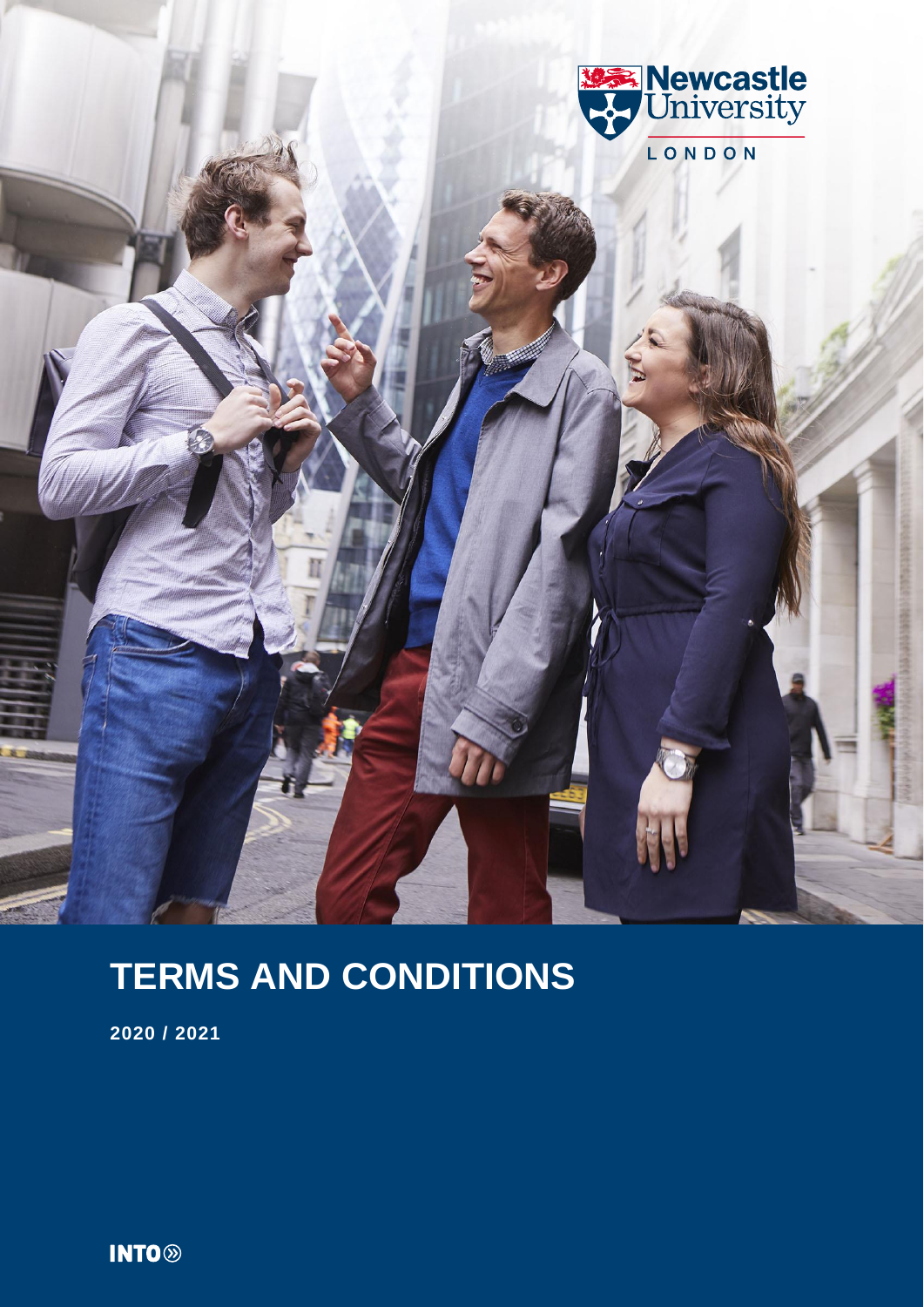# **Newcastle University London**

# **Terms and Conditions**

# **2020/2021**

**These terms and conditions consist of both Part A and Part B, which shall apply to any and all parts of the Course that are taught by the INTO Centre. In the event any part of the Course is taught online, the provisions in Part B shall apply and replace the corresponding provisions in Part A.**

# **PART A**

## **1. Application of the Terms and Conditions**

- a. These terms, together with those terms contained in any Offer Letter, (together the "Terms and Conditions") set out the contractual terms which apply between Newcastle University INTO London LLP ("NUL", or "we"), a limited liability partnership registered in England with company number OC397962 and whose registered office is at One Gloucester Place, Brighton, United Kingdom, BN1 4AA and any person (the "Student"/"you") and any person (the "Student"/"you") who wishes to study a programme (the "Course") at the INTO Centre.
- b. As such, you should ensure you read these Terms and Conditions very carefully before signing and submitting your application for admission onto a Course at the INTO Centre (the "Application Form").
- c. The following rules of interpretation will apply to these Terms and Conditions:
	- i. Unless the context otherwise requires, words in the singular shall include the plural and the plural shall include the singular.
	- ii. Unless the context otherwise requires, a reference to one gender shall include a reference to other genders.
	- iii. Any words following the terms including, include, in particular, for example or any similar expression shall be construed as illustrative and shall not limit the sense of the words, description, definition, phrase or term preceding those terms.
	- iv. A reference to a statute or statutory provision is a reference to it as amended, extended or re-enacted from time to time.
	- v. A reference to a statute or statutory provision shall include all subordinate legislation made from time to time under the statute or statutory provision.
- d. Foundation Courses, Graduate Diploma Courses and International Year One Courses are delivered by the INTO Centre and validated by Newcastle University (the "University"). All awards for Foundation Courses, Graduate Diploma Courses and International Year One Courses are awards of the University.

#### **2. Application to the Course and Confirmation of Acceptance**

a. To apply for a place on a Course, you should complete the Application Form and submit it to the INTO Admissions Office in accordance with the instructions detailed in the Application Form.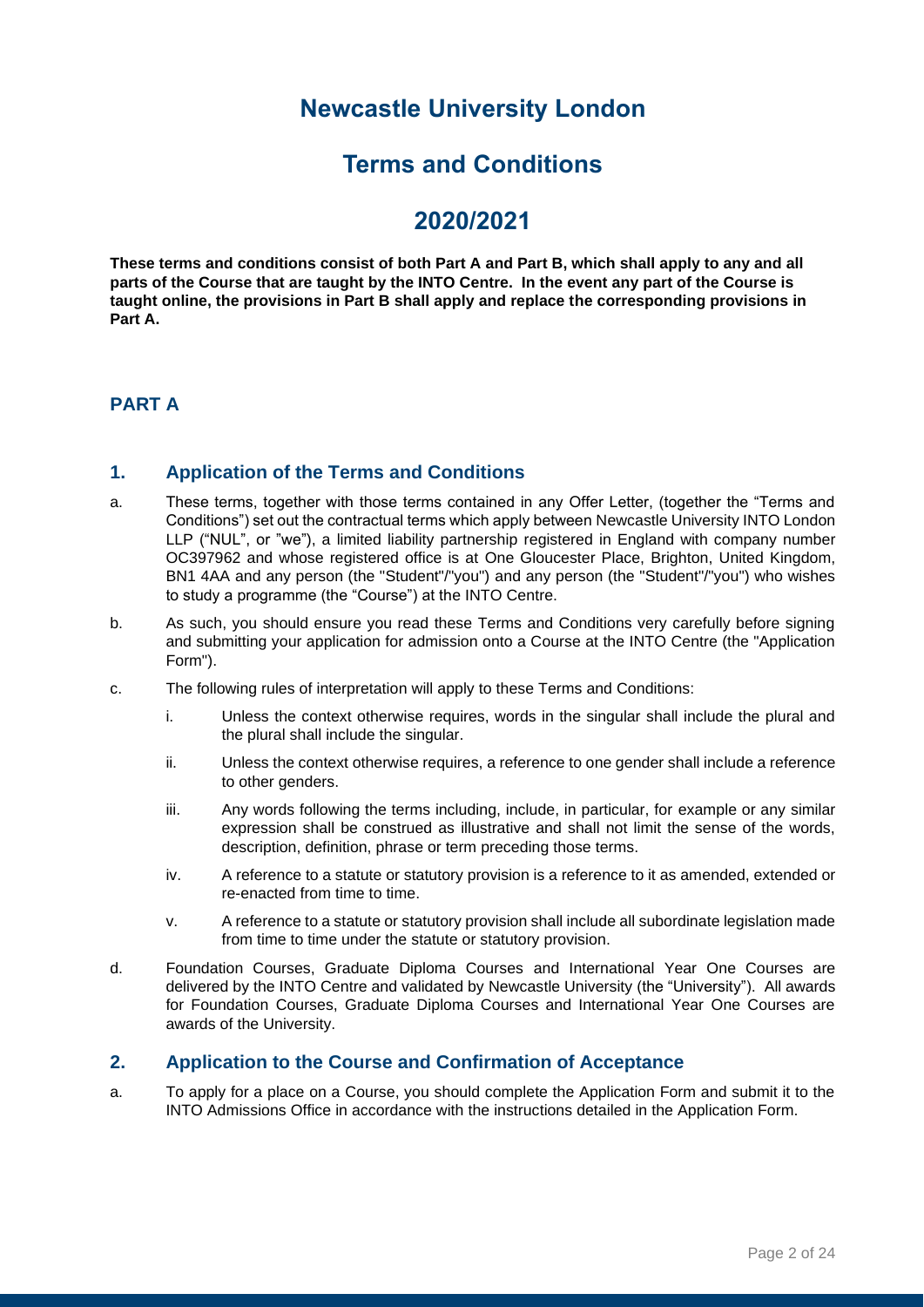- b. INTO may accept or reject your Application Form at its absolute discretion. If INTO decides to accept your Application Form, INTO will issue you with a written offer of a place on a Course, which will include any conditions that must be met by you and for which the offer is conditional upon (the "Offer Letter"), together with an acceptance form which you must complete if you wish to accept the offer (the "Acceptance Form").
- c. In order to accept the offer, you must either:
	- i. complete and return the Acceptance Form confirming acceptance of the offer of the place indicated in the Offer Letter (details of where to return your completed Acceptance Form can be found in the Offer Letter); or
	- ii. if you originally accepted an offer of a place for your Course to be taught wholly face to face in the UK you will have accepted a set of terms and conditions (the "Original Terms and Conditions"). The Original Terms and Conditions are amended and replaced by these Terms and Conditions pursuant to paragraph 32 of the Original Terms and Conditions; and
	- $ii.$  in addition to carrying out the actions in (i) and (ii) above, pay the initial payments:

the tuition fee initial payment (the "Tuition Initial Payment"); and

the accommodation initial payment (the "Accommodation Initial Payment") as applicable,

- (together "the Initial Payments"). The Initial Payments details will be set out in the Offer Letter and will be deducted from the Course tuition fees and the accommodation costs; and
- iii. where applicable, pay the Uniplan Insurance Premium as set out in the Offer Letter (the "Premium") or provide proof of an alternative insurance cover acceptable to INTO.
- d. After completion of the actions listed in paragraph 2c above, the contract between the Student and the INTO Centre is formed and will not terminate until either the Course that you are enrolled on comes to an end and you have received all your results, including those relating to any resits; or you cancel or withdraw from the Course; or you are withdrawn from the Course by the INTO Centre, in accordance with these Terms and Conditions. However, if the offer is 'conditional' on the Student meeting certain criteria (as set out in the Offer Letter), the contract shall not come into force unless and until the Student meets those conditions in addition to completing the actions listed in paragraph 2c above.

#### **3. Course Fees and Payment**

- a. A breakdown of the fees payable by the Student (the "Fees") are set out in the 'Pro Forma Invoice of Fees' (the "Invoice") included in the Offer Letter. The balance of the Invoice, i.e. the total amount due less the Initial Payments and, if applicable, the Premium, must be paid to INTO at least six weeks prior to the start date of the Course (as stated in the Offer Letter) (the "Payment Due Date"). INTO reserves the right to make changes to the amount of Fees due should changes to your study plan be made.
- b. Students are advised there may be other costs associated with their Course which are payable by the Student. Details of the additional fees payable for a Course can be found a[t www.intostudy.com.](http://www.intostudy.com/) Additional fees that may be payable include, but are not limited to:
	- i. Textbooks Textbooks and/or appropriate Course materials (the "Materials") will be supplied to Students on enrolment. Students will be invoiced for the Materials on the Invoice which, together with the rest of the Fees, shall be payable by the Payment Due Date. The cost of the Materials will vary depending on the particular Course being studied, however, the amount payable for the Materials shall be as set out in the Invoice.
	- ii. Laboratory/studio/workshop fees Students who are enrolled on Courses requiring the use of a laboratory, workshop or studio will be charged a fee to cover the use of the laboratory, workshop or studio facilities. Students will be invoiced for this fee on the Invoice which, together with the rest of the Fees, shall be payable by the Payment Due Date.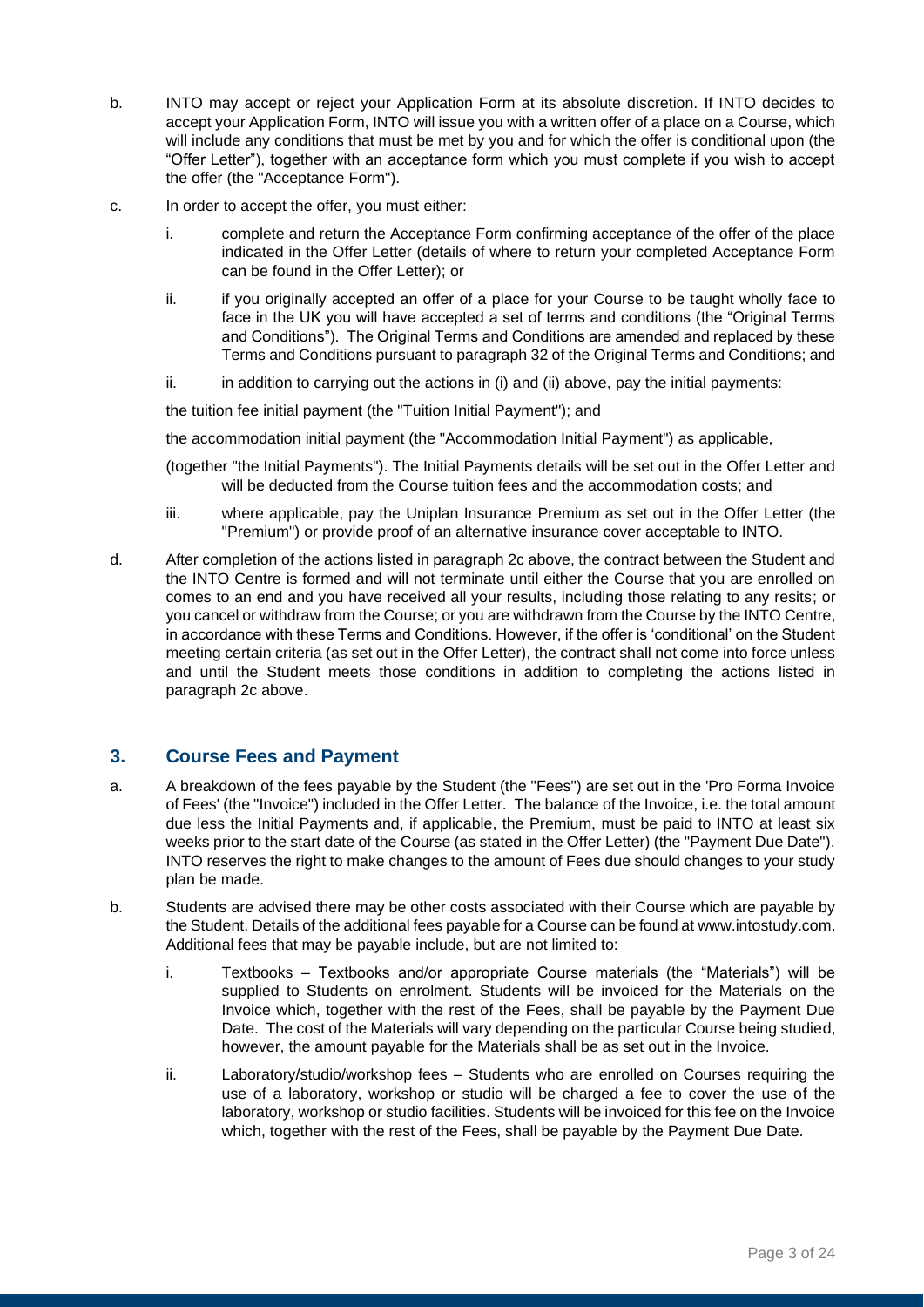- iii. Enrolment fee Some Courses may incur an enrolment fee. Students will be invoiced for this fee on the Invoice which, together with the rest of the Fees, shall be payable by the Payment Due Date.
- iv. Incidental costs There may be other incidental costs associated with a Course which are payable by the Student, for example, the cost of a field trip which the Student is required to attend as part of their Course. Incidental costs will vary, depending on the Course being studied.
- c. All fees set out in the Invoice must be paid in full by the Payment Due Date. Payment must be made in pounds sterling or any other applicable currency offered on INTO's online student payment platform ("INTOPay") and be by bank transfer, credit card or debit card or any other payment method offered on INTOPay. In exceptional circumstances, payment can also be made by cheque or banker's draft, subject to the prior written approval of INTO.
- d. Payments should be made to INTO using INTOPay which offers a number of payment options. Details of how to access INTOPay are provided in the Invoice. If the Student chooses to pay in local currency, a foreign currency exchange rate will be applied. The full amount payable under the various payment options can be viewed via INTOPay at the time and date of the payment process.
- e. When payment has been made through INTOPay, funds will always be applied to any applicable processing fees and/or surcharges in the first instance with remaining funds then being applied to the relevant fees outstanding on the Student account. Any shortfall will be shown against the Student account so that INTO receives the payment in full. Credit and debit card charges may, to the extent permitted by law, be applied.
- f. Bank transfers can be made in pounds sterling or any other applicable currency offered on INTOPay. When the payer selects their chosen payment method and currency on INTOPay, the applicable exchange rate that the payer will be charged will be provided. INTO will guarantee this rate for five UK business days. After five UK business days the payer will be charged at the exchange rate applicable on the date on which the actual transfer was made. If this results in a shortfall of fees paid to INTO, these will be shown against the Student account so that INTO receives the payment in full. A UK business day is a day which is not a Saturday, a Sunday, a bank holiday or a public holiday in England.
- g. The Tuition Initial Payment and if applicable the Accommodation Initial Payment and the Premium, which must be paid in order to accept an offer (as detailed in paragraph 2(c)) are non-refundable unless (i) the Student is unable to meet visa requirements (in which case the Student will be required to provide an official visa rejection letter to INTO, further details of which are set out in paragraph 10 below) or (ii) the Student fails to meet the conditions of the offer (further details of which are set out in paragraph 11 below).
- h. Any variation to the standard payment terms contained in this paragraph 3 can only be made with the prior written agreement of INTO.
- i. INTO will not accept cash payments greater than a total of £500 towards the amounts detailed on the Invoice during the period the Student contracts with INTO. Any refund of the Fees will not be repaid in cash.

# **4. Repayment of Refunds**

- a. Refunds of any payment made to INTO will only be made to the individual or organisation that originally paid the funds. Refunds will be paid within 60 days of the refund being approved. If a third party has paid the funds on behalf of the Student, INTO is unable to refund the funds directly to the Student and any refund will be made directly to the third party who originally paid the funds.
- b. All Fees that have been paid by debit or credit card will be refunded to the original card used for payment. If the payment was originally made in foreign currency, this will be credited back to the original payee at the exchange rate at which the original payment was made. Refunds may have to be made in more than one transaction if the refund refers to more than one payment made by the payer.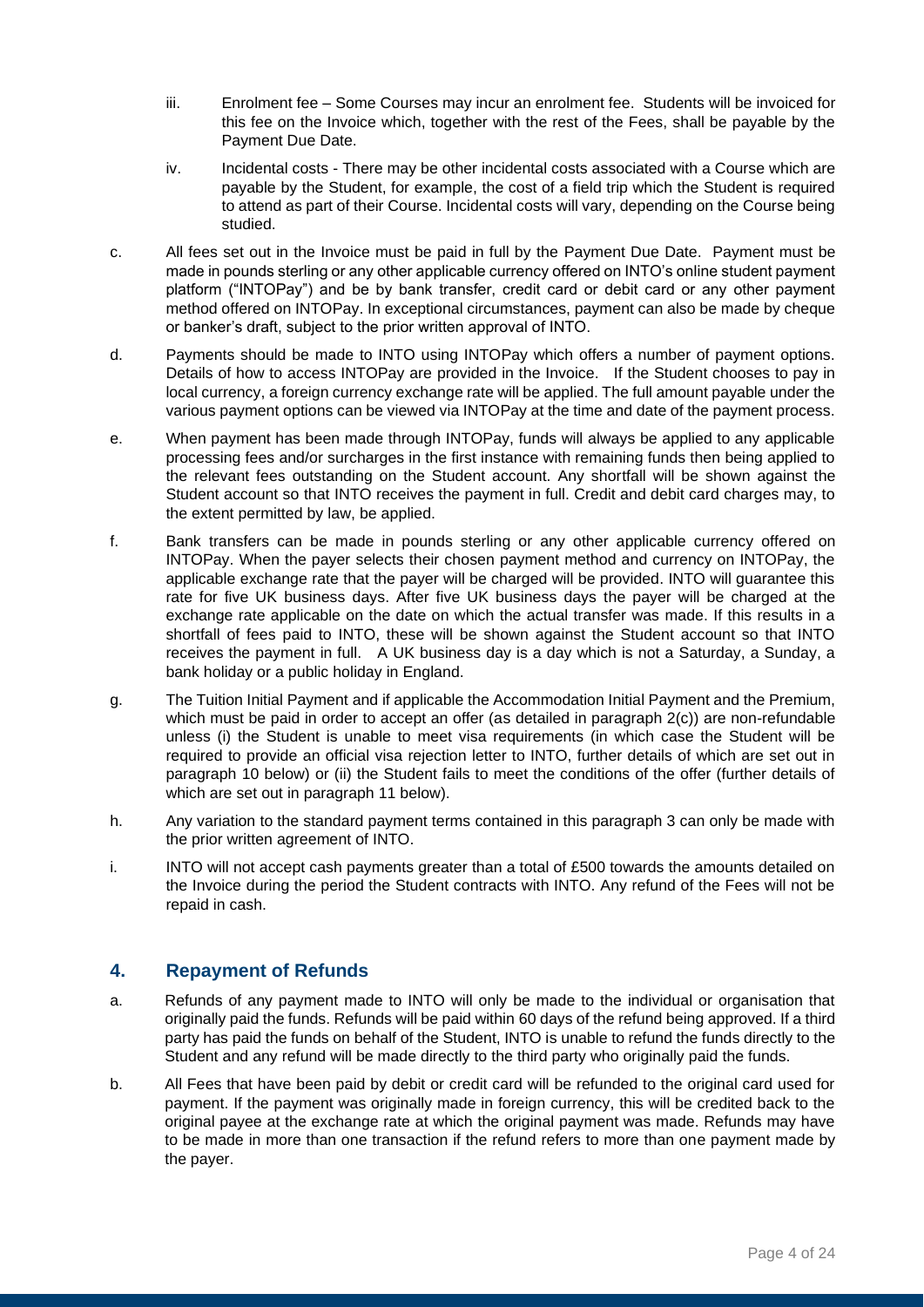- c. Only Fees will be refundable; any associated processing fees or credit card fees are not refundable. Refunds will, to the extent permitted by law, also incur processing and credit card fees.
- d. All Fees that are being paid by bank transfer will only be refunded to the original payee account. If the original payment was made in foreign currency, the refund will be made in pounds sterling. Proof of payment such as a receipt or a bank statement showing payment from that account must be produced for a refund to take place. Failure to do so may delay the refund or prevent it altogether.

#### **5. Overdue Fees**

- a. Where the Fees are not paid by the Payment Due Date, interest will be charged on any outstanding Fees at the rate of 2.5% above the base rate of HSBC Bank Plc per month from the Payment Due Date until the date payment is received by INTO.
- b. If Fees become overdue, INTO reserves the right to suspend or cancel tuition. INTO additionally reserves the right to withhold any academic certificates and/or awards if Fees in respect of tuition are still owed by the Student at the end of their Course.
- c. In the event INTO suspends or cancels tuition pursuant to paragraph 5(b) above, the Fees shall remain payable by the Student.

## **6. Changes to Confirmation of Acceptance for Studies ("CAS")**

- a. If the Student requires a CAS to study their Course in the UK INTO will issue a CAS in line with UK Government requirements in force at the time before the Student's Course start date provided that:
	- i. the Student's offer is unconditional save for obtaining a valid visa; and
	- ii. the Student has paid all the Fees due as set out in the Invoice.
- b. Before issuing the CAS, INTO will confirm with the Student that the details to be included in the CAS are correct. Once the Student has confirmed the details are correct, INTO will submit the details to the Home Office.
- c. If the Student requests any changes to the information on the CAS after INTO has submitted the details to the Home Office, meaning a new CAS is required (other than an update to the 'Fees paid to date' information after making further payments), the Student will be charged for each request at the prevailing rate as set directly by the Home Office.
- d. Given the Covid-19 pandemic, the UK Government may alter or amend the current requirements relating to the issuance of a CAS and INTO will update the Student in the event the current rules are changed.

#### **7. Cancellation**

a. Cancellation before the Course commencement date:

i. If the Student cancels their place on the Course upto and including the day before the Course commencement date, the Student shall receive a refund of all Fees paid to INTO (unless they defer their place) less any part of the Premium which is non-refundable due to the Student having travelled, made a claim or suffered an incident which is likely to give rise to a claim.

Cancellation after the Course commencement date:

i. The Student shall have a cooling off period of seven (7) days from and including the Course commencement date (the "Cooling Off Period") in which to cancel their place on the Course. If the Student cancels their Course during the Cooling Off Period, the Student shall receive a refund of all Fees paid to INTO (unless they defer their place) less any part of the Premium which is non-refundable due to the Student having travelled, made a claim or suffered an incident which is likely to give rise to a claim;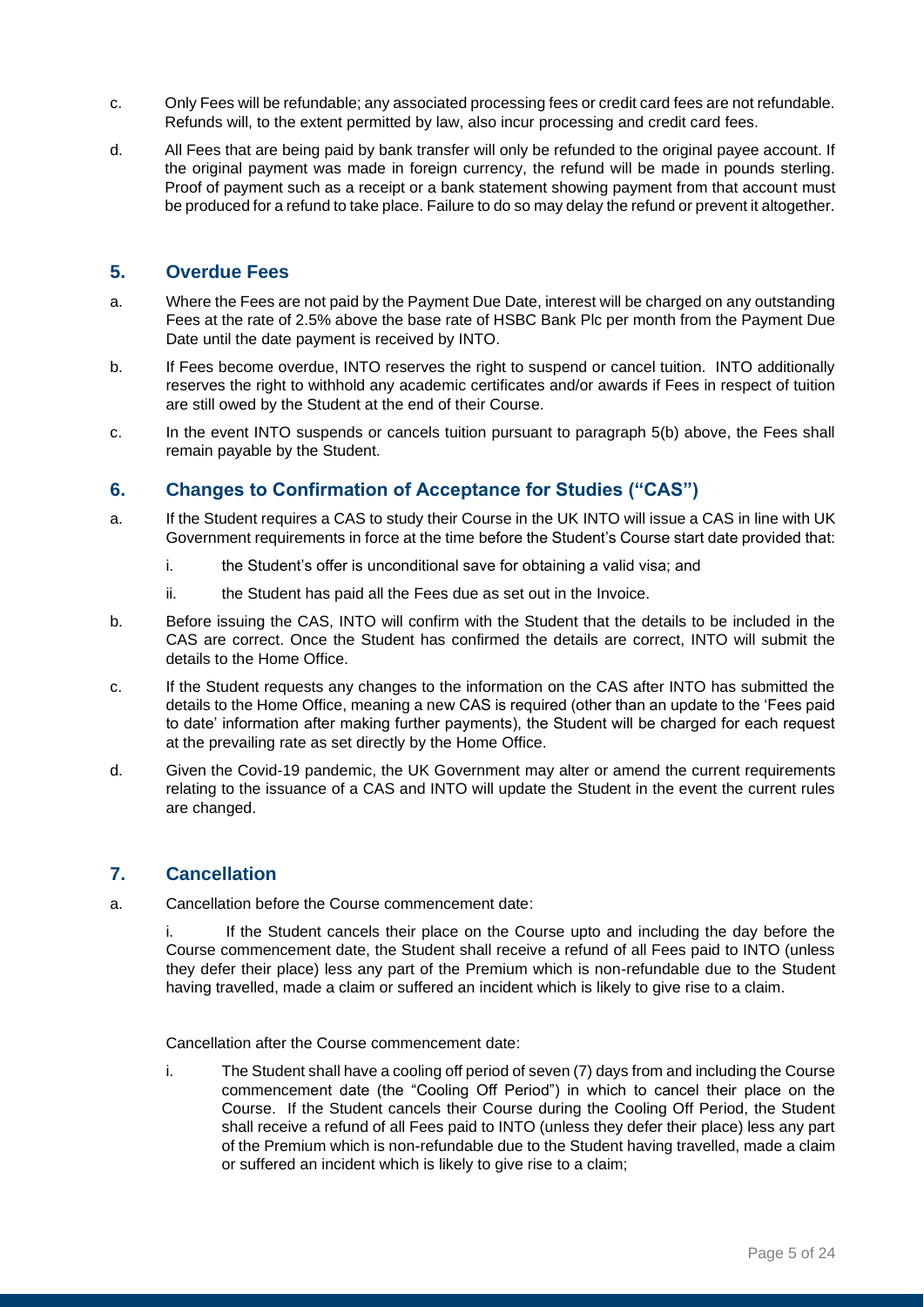- ; and
- ii. If the Student cancels their Course after the Cooling Off Period but up to six (6) weeks after the Course commencement date the Student will incur a cancellation fee of the entire first term's tuition fees; and
- iii. if the Student cancels the Course later than six (6) weeks after the Course commencement date the Student will incur a cancellation fee of the entire term's fees in respect of the term in which the Student gives notice of their cancellation plus the following term's tuition fees in full.

Accommodation Fee Cancellation Charges:

- i. Four (4) weeks or more before the Course commencement date: cancellation fee of £500.00;
- ii. Less than four (4) weeks before the Course commencement date: cancellation fee of £1,000.00; and
- iii. Cancellation after the Course commencement date: cancellation fee will be the entire balance of the accommodation fee owed by the Student.

(together "the Cancellation Charges")

- b. Cancellations must be made by email to UKadmissions@intoglobal.com. Cancellations will become valid on the day the written notice is received by INTO in accordance with paragraph 37.
- c. The Cancellation Charges will be deducted from the Initial Payment and/or any Fees paid by the Student at the time of cancellation. If no Initial Payment and/or Fees have been paid by the Student, INTO will invoice the Student for the Cancellation Charges. Payment of the Cancellation Charges shall be due within 30 days of the date of such invoice.
- d. Cancellation of a Course results in the cancellation of any Uniplan Insurance Policy.

On cancellation, if applicable, INTO will refund the Premium less:

a) a charge for the period you have been insured, unless you have travelled, made a claim or suffered an incident that is likely to give rise to a claim, in which case no refund will be due; and

b) a £25 administration charge.

(together the "Uniplan Insurance Cancellation Fees").

e. For the avoidance of doubt, the other costs associated with the Course as set out in paragraph 3(b) shall not be refunded if the cancellation occurs after the Course commencement date.

# **8. Leaving a Course Early ("Withdrawing")**

- a. If you wish to Withdraw from a Course after the Course has commenced, you must notify INTO in writing as described in paragraph 7(b) and the Cancellation Charges as set out in paragraph 7(a) will apply ..
- b. If you withdraw from a Course, you will no longer be entitled to attend lectures, classes or seminars, use the INTO Centre's facilities or services, submit assessments or take tests/examinations.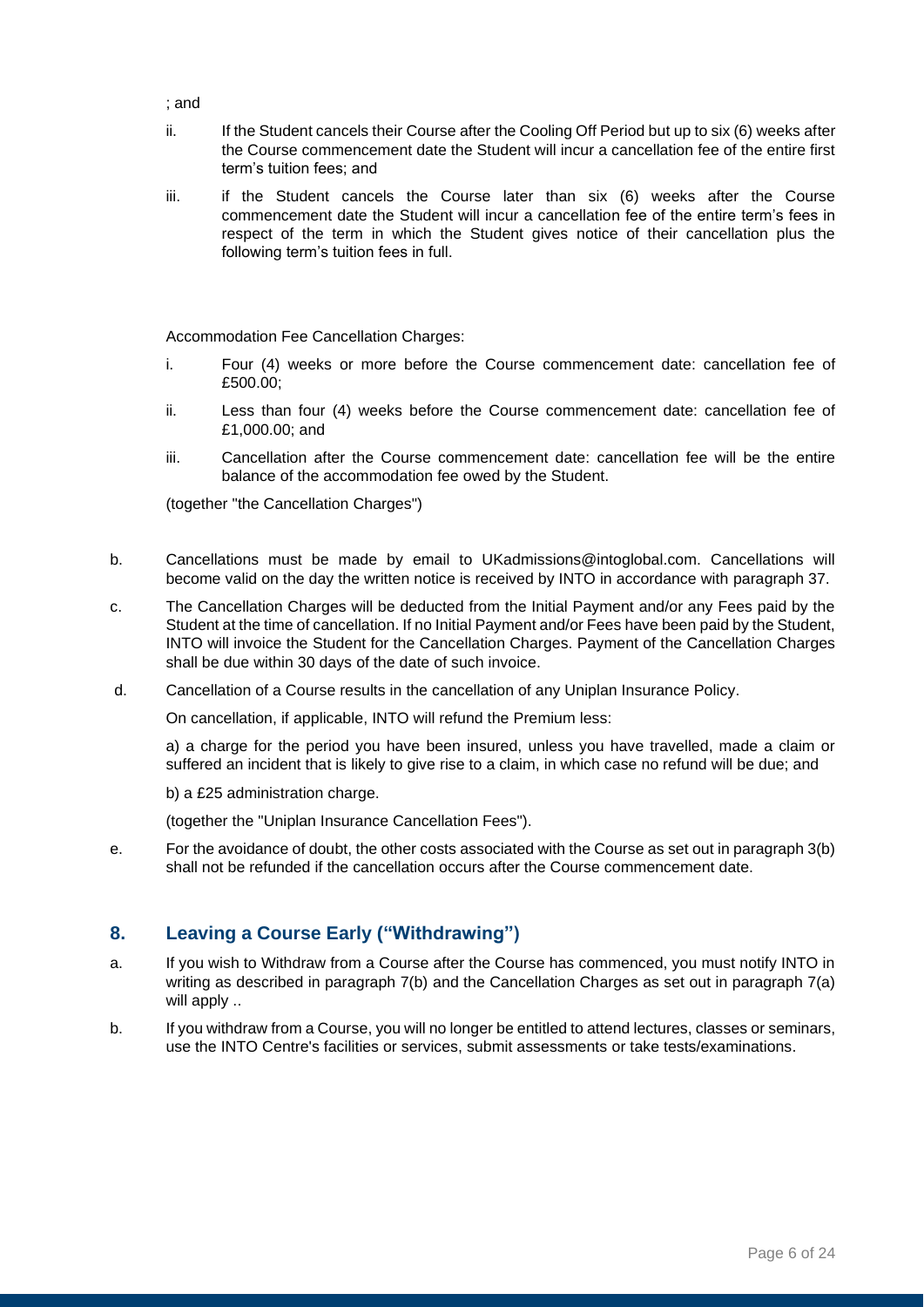## **9. Contracts Made by Distance Communication**

- a. Notwithstanding the provisions of paragraph 7, if INTO has made its offer for a place on the Course and the offer has been accepted by the Student solely by means of distance communication (i.e. if up to the point when the contract is concluded there has been no face-to-face contact between the Student and INTO or INTO's representative) then the contract between you and the INTO centre is a "Distance Contract".
- b. Students are entitled to cancel a Distance Contract 14 days after the day the contract is entered into between the Student and the INTO Centre, i.e. within 14 days after the day set out in paragraph 2(d).
- c. In order to cancel the Distance Contract, the Student must inform INTO by email to [UKadmissions@intoglobal.com](mailto:UKadmissions@intoglobal.com) within the time period set out in paragraph 9(b) above. The Student should use the Model Cancellation Form (found at Appendix A of these Terms and Conditions) when notifying INTO.
- d. If any Fees have been paid under a Distance Contract prior to the date of cancellation specified in 9(c), then a full refund will be provided by INTO using the same payment type, as soon as possible but, in any event, within 14 days of receipt of the Student's notification of cancellation.

## **10. Cancellation or Deferral Because of Visa Refusal/Visa Delays**

- a. Students are responsible for reviewing the current UK Visas and Immigration ("UKVI") requirements (the "UKVI Requirements") and ensuring that all relevant documentation submitted by them complies with the UKVI Requirements. INTO will offer advice to Students regarding the UKVI Requirements, however, the sole responsibility for submitting UKVI compliant documentation rests with the Student.
- b. Students are entitled to cancel or defer their Course if they have not yet commenced it due to the refusal or non-receipt of a visa provided that (i) the Student informs INTO in writing and sends evidence to INTO of the visa refusal or (ii) the Student advises INTO that they have not yet received their visa. In both (i) and (ii) the Student must notify INTO as early as possible and in any event no later than two weeks after the Student's proposed Course start date (or one week for English language Courses). The INTO Centre has sole discretion as to whether to allow a Student to defer their Course if it reasonably considers the Student is at high risk of future visa refusal.
- c. Cancellation Charges (except for Uniplan Insurance Cancellation Fees) which will apply as outlined above in paragraph 7(d)) will not be incurred in the circumstances described in paragraph 10(b) above, provided that the Student complies with the notice requirements set out in paragraph 10(b) and the Initial Payments and/or any Fees already paid will be refunded accordingly. Failure to provide the relevant information in the timescales set out in paragraph 10(b) will result in the Cancellation Charges applying as set out in paragraph 7.
- d. If the visa refusal states the visa has been refused due to any type of fraudulent activity or deliberate omission by, on behalf of or with the knowledge of the Student, the provisions of paragraph 10(c) shall not apply and the Student shall be liable for the Initial Payment and the Premium which will become non-refundable. In addition, the Student shall be liable for the total of all claims, damages, losses and expenses incurred by INTO arising as a result of such fraud or deliberate omission, including all losses that were not foreseeable at the date the contract between INTO and the Student was entered into including, but not limited to, any costs incurred by INTO in complying with any internal or external investigation.
- e. On occasion, INTO will need to contact the Home Office to clarify details on outstanding visa applications and previous immigration history. Any such contact or related sharing with UKVI of your personal data will be carried out in accordance with the General Data Protection Regulation 2016/679 and the Data Protection Act 2018. Please refer to INTO's Privacy Policy for more information about how INTO processes your personal data.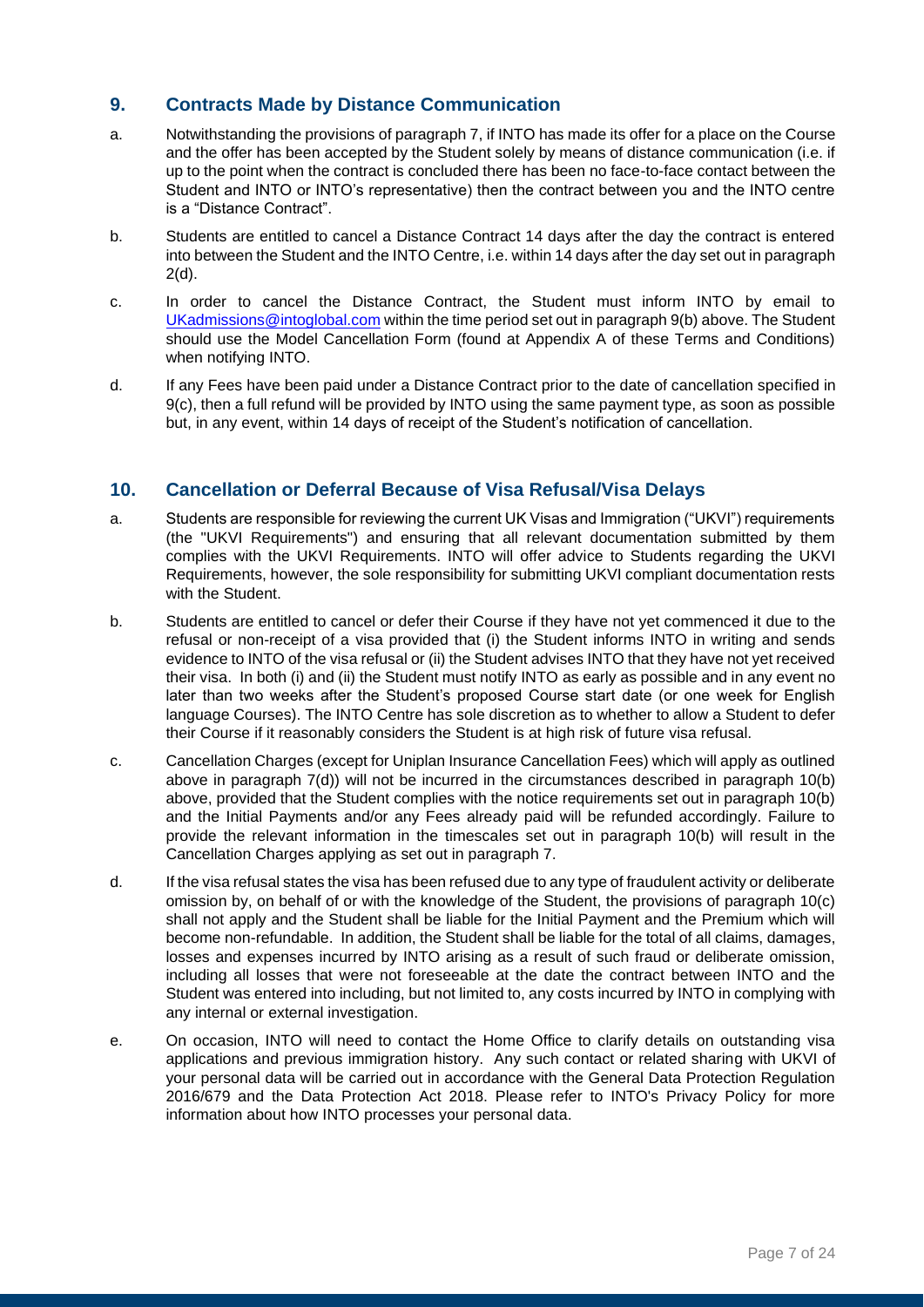f. For the avoidance of doubt, the Cancellation Charges will be payable in the event the Student cancels their Course because they are unable to obtain a visa but chooses not to continue with their Course online.

#### **11. Cancellation Because Conditions of Offer Are Not Met**

- a. If INTO's offer to the Student is conditional upon the Student meeting the requirements set out in the Offer Letter, INTO reserves the right to withdraw its offer to the Student if those conditions of the Offer Letter are not met in full.
- b. If a Student does not satisfy the conditions set out in the Offer Letter and INTO exercises its right to withdraw its offer to the Student before the Student has commenced their Course, no Cancellation Charges will be payable by the Student and the Initial Payments and any Fees (minus the Uniplan Insurance Cancellation Fees) will be refunded to the Student, provided that the Student informs INTO in writing and sends evidence that the conditions have not been met as early as possible, and in any event at least four (4) weeks before the Course commencement date or the day after the Student's exam results are published if this falls outside the four week notice period,. If the Student does not notify INTO within the time frame set out in this paragraph, the Cancellation Charges set out in paragraph 7 will apply. The Student must send any notification required under this paragraph 11(b) by email to [UKadmissions@intoglobal.com](mailto:UKadmissions@intoglobal.com)

## **12. Deferrals**

- a. A Student seeking to defer the start of their Course must contact INTO by emailing [UKadmissions@intoglobal.com](mailto:UKadmissions@intoglobal.com) giving a full explanation of the reasons for the request together with the Student's new preferred start date.
- b. INTO will confirm any new Course commencement date to the Student and any new Course commencement date shall not apply until INTO has confirmed the date to the Student.
- c. A deferred Course start date may mean a new CAS will need to be issued. If the Student requires an additional CAS the Student will be charged the fee in respect of the new CAS as described in paragraph 6(c).
- d. A deferred Course start date may require the Student to re-book accommodation which will be subject to availability.
- e. If the reason for deferral of a Course is due to a visa refusal, the provisions in paragraph 10 shall apply.
- f. If the reason for the deferral of a Course is due to the conditions of an offer not being met, the provisions in paragraph 11 shall apply.

#### **13. Academic Criteria and Attendance**

- a. Students are accepted on to the Course on the strict understanding that progression through, and the successful completion of, the Course are conditional upon satisfactory attendance and the successful attainment of the specified progression grades for the Course being studied.
- b. Students are accepted on to the Course on the strict understanding that they shall attend all classes. The Student accepts that if they fail to attend classes without good reason, or without the permission of INTO, they may be deemed to have withdrawn or be required to leave the Course. In the case of Students studying on a Tier 4 visa in the UK, the INTO Centre shall be required to report the situation to the Home Office.
- c. During the Course induction all Students will be made aware of the criteria for the successful completion of the Course. The assessment of student performance may take into consideration coursework, internal centre examination results, attendance, effort in class and homework.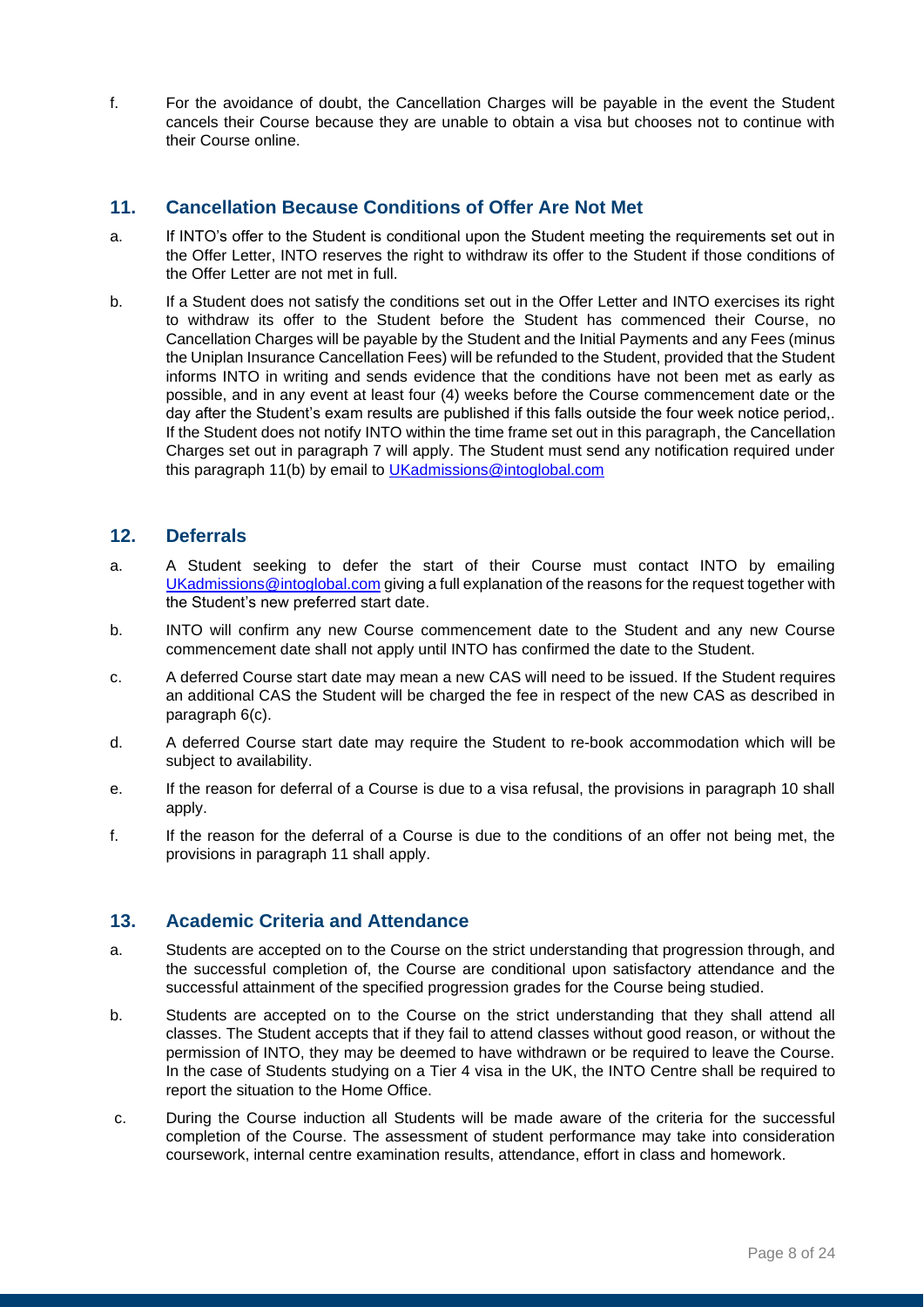- d. Students who do not meet the academic, and/or any other attainment, criteria as set out to them for successful completion of their Course shall not be allowed to proceed with their intended study plan. In such cases, Students will be offered advice on suitable alternative study options.
- e. Students who do not meet the attainment criteria for progression from an English language programme, or who are identified by INTO as being at a serious risk of not meeting the attainment criteria for progression from an English language programme to their intended Course will be offered advice on alternative study plans which may include further study on the English language Course. In some cases, an alternative study plan may involve additional time and expenditure with regard to tuition and accommodation fees. Any additional fees payable as a result of an amended study plan will be notified to, and payable by, the Student.

# **14. English Language Admissions Criteria**

- a. Offers are made to Students, for both English language and academic Courses, on the basis of the certification provided by the Students confirming that they meet the admissions criteria. If, however, the results from the tests and assessment procedures on arrival provide evidence that a Student's actual level of proficiency in the relevant discipline is lower than claimed and/or lower than that required for their designated Course or for visa entry purposes, then the Student will be formally advised of the results and of their options.
- b. If the English Language level is below the level for visa entry purposes then INTO will notify the Home Office and the Student's visa may be withdrawn.
- c. An alternative study plan may be required which may involve additional time and expenditure as set out in paragraph 13(e).

#### **15. Behaviour, Welfare and Attendance**

- a. The Student consents to INTO requesting and receiving any relevant information from any University, school, service or centre concerning the Student's behaviour, welfare and attendance.
- b. The Student agrees to adhere to the INTO Centre's Disciplinary and Attendance Policies. The Student should refer to the Disciplinary and Attendance Policy provided at induction. Students will be registered with the INTO Centre and will therefore be required to abide by the applicable rules and regulations of the INTO Centre.
- c. The Student agrees to adhere to the INTO Centre Code of Conduct (published in the INTO Student Handbook) in addition to relevant University regulations. Serious breaches of INTO and/or University regulations may result in expulsion from the INTO Centre and from the University. If a Student is expelled from the INTO Centre and/or the University the Cancellation Charges and the Uniplan Insurance Cancellation Fees, if applicable, shall apply as set out in paragraph 7.
- d. Once the Student has enrolled with the INTO Centre, if the Student has any welfare and/or pastoral problems or concerns, the Student should refer to the INTO Student Handbook or contact the Student Services team at the INTO Centre in the first instance.
- e. If a Student is withdrawn from the INTO Centre and/or the University for welfare concerns, the Student should refer to their Uniplan insurance policy, or the Student's own Uniplan equivalent insurance policy in the first instance.
- f. Given the current COVID-19 situation, the Student shall also be required to abide by any social distancing or other regulations and/or measures identified to the Student by the INTO Centre. Breaches of such regulations and/or measures may result in expulsion of the Student from the INTO Centre and/or the University. In these circumstances, the Cancellation Charges and the Uniplan Cancellation Fees, if applicable, shall apply as set out in paragraph 7.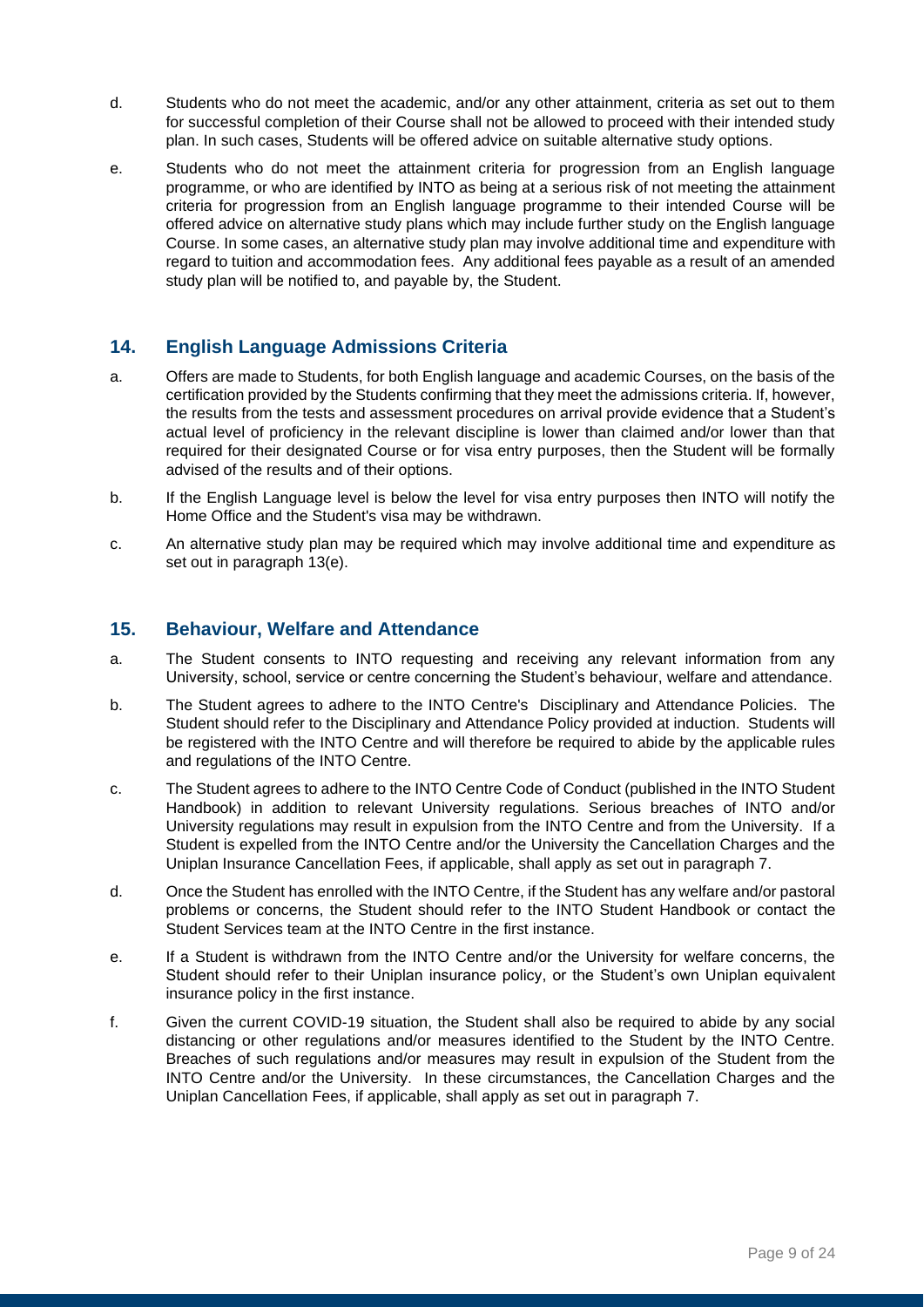## **16. Class Times and Sizes**

- a. For all Courses, classes will normally be held Monday to Friday between the hours of 08:00 and 19:00 ("Normal Class Hours"). However, there may be instances where classes could be held outside of the Normal Class Hours in which event INTO will provide Students with reasonable notice of any changes to the times of the classes.
- b. Lessons will take place in the form of classes, seminars, workshops and lectures. Academic subject class sizes will vary depending on the learning format (e.g. lecture, seminar, off site field trips).
- c. Although, examinations will usually be held during Normal Class Hours there may be instances where examinations may be required to take place outside Normal Class Hours, and at venues outside of the main INTO Centre. In this event INTO will provide the Students with reasonable notice so as to minimise the impact of any changes.

#### **17. Holidays**

- a. No regular classes will take place at INTO on recognised UK public holidays.
- b. No refunds will be made for classes not taking place on these dates.

#### **18. Arrivals**

- a. INTO expects all Students to arrive and start their Course on the scheduled Course start date. However, INTO recognises that Students are sometimes delayed for unavoidable reasons (for example, due to the cancellation of, or delays to, flights or other transport). In exceptional cases, the INTO Centre will allow Students to arrive up to two (2) weeks after the published Course start date for academic Courses and up to one (1) week after the published Course start date for English language Courses. Unavoidable late arrivals must be approved in writing in advance by the INTO Director of Admissions Operations as soon as the Student becomes aware that they will not arrive in time for the scheduled Course start date.
- b. If, due to late arrival, a new CAS has to be issued, the charges set out in paragraph 6(c) shall apply.
- c. No discount or refund of Fees will be given for late arrivals.

#### **19. Accommodation**

- a. INTO aims to provide the accommodation as requested by the Student but INTO reserves the right to offer an alternative type of accommodation or withdraw an offer of accommodation to the Student in the event it is no longer possible to provide the requested accommodation. This will be charged at the published rate for such accommodation as set out at [www.intostudy.com/newcastle](http://www.intostudy.com/newcastle-london/accommodation)[london/accommodation](http://www.intostudy.com/newcastle-london/accommodation)
- b. Under 18s are required to stay in INTO accommodation or with homestay hosts who have completed "Disclosure and Barring Service" checks, unless full details have been provided to INTO of alternative living arrangements with a named adult over the age of 21 together with evidence of registration with a guardianship service.
- c. Students will be sent a copy of the accommodation terms and conditions separately and are required to agree to them, and pay the notified accommodation costs (the "Accommodation Costs") before the Student will be allowed to occupy the Accommodation.
- d. INTO accommodation is only available to Students who are registered on full-time INTO Courses.
- e. Accommodation is not available to family members of Students (unless they are also registered on full-time Courses at INTO).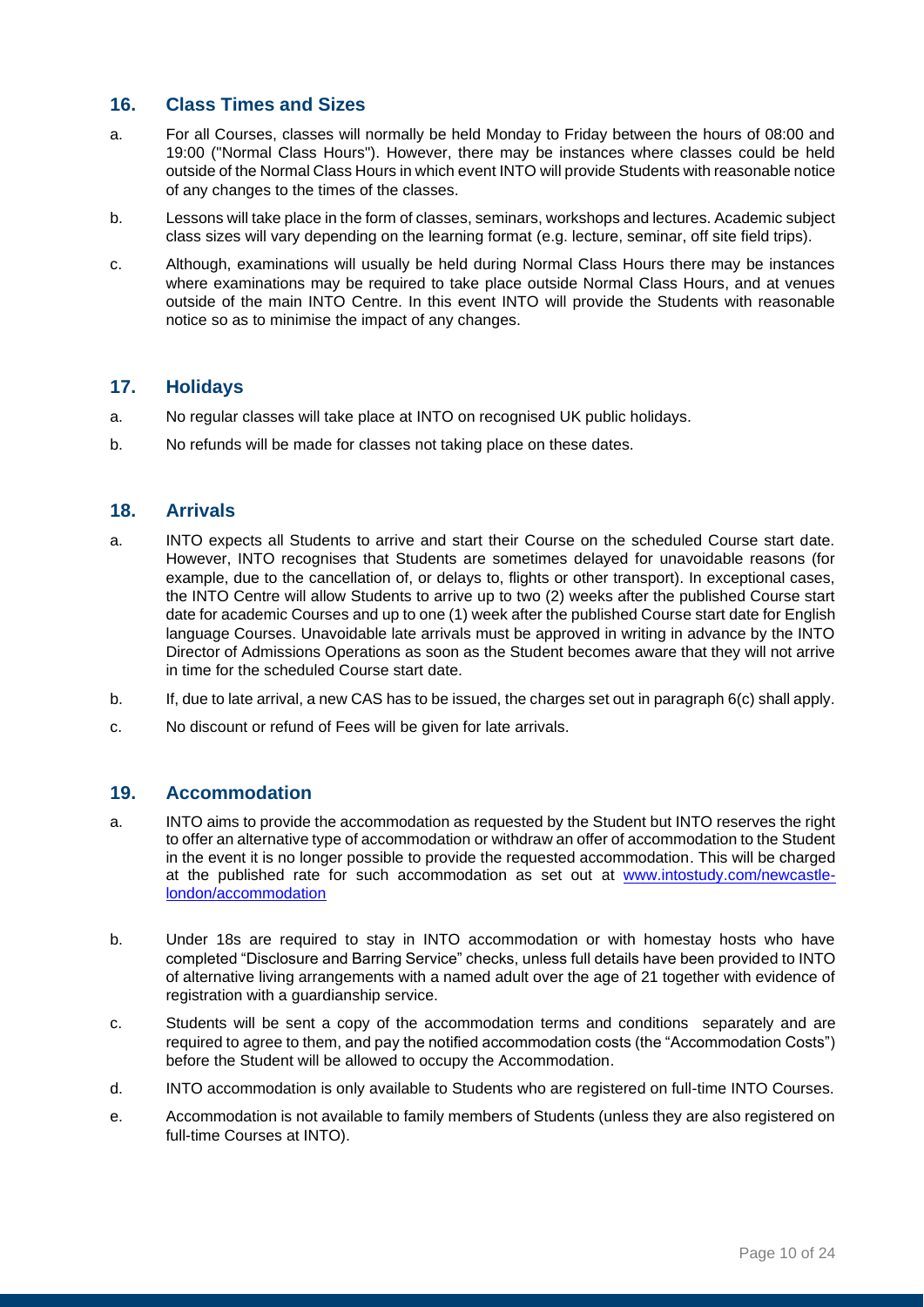- f. If a Student is eligible to resit an examination ("a Resit") the date of such Resit may be outside the term dates of the Course. In this case, any decision to Resit that examination shall also constitute an undertaking by the Student to meet the relevant charges for extending accommodation to cover this period should they (or their parents and/or guardian if the student is under 18) wish to extend. This is subject to accommodation availability.
- g. INTO advises a Student to insure their personal belongings. INTO shall have no liability for any loss, theft and/or damage to Students' personal belongings kept in INTO accommodation. INTO can provide the Student with details of the Uniplan insurance policy on request.
- h. For the avoidance of doubt, the Accommodation Costs payable by a Student will cover the period as set out in the Offer Letter, including any holiday periods.

#### **20. Damage to Property and Expenses**

- a. All Students will be required to pay a damage and sundry expenses deposit of £500.00 (the "Expenses Deposit") which will be invoiced at the time of booking their Course and shall be payable by the Payment Due Date. The Expenses Deposit is refundable at the end of the Course, minus any costs not already paid to the INTO Centre for any damages, exceptional cleaning or other charges which have been incurred either to the residential/homestay accommodation or the premises and/or facilities which are discovered during occupancy or once an inspection has taken place after the Student's departure. The INTO Centre will repay any monies owing within 60 days of the Student's final Course end date. Repayment of any monies owed will be subject to the provisions of paragraph 4.
- b. Breakages Students are responsible for payment of any damage caused by them to property (including but not limited to residential/homestay accommodation and/or other premises and/or facilities, and any fixtures, fittings, furniture, equipment or other contents therein) owned or occupied by INTO, the INTO Centre or a third party (the "Property"). Students in residential accommodation shall be required to sign an inventory on arrival and departure. The INTO Centre reserves the right to recover costs for damage or exceptional cleaning required in respect of any Property from Students. Any damage which requires repairs and/or exceptional cleaning which occurs whilst the Student is living in the relevant Property or is required following the Student's departure will be charged to the Student separately at the going rate. Any damage discovered during the Student's stay will be invoiced at that time and payment will be due immediately. Charges for damage discovered after departure will be deducted from the Expenses Deposit. If the amount due is in excess of the Expenses Deposit INTO will invoice the Student for the excess amount. The Student shall pay any such amounts to INTO within 30 days of the date of the invoice.

## **21. Accommodation Changes or Cancellation When a Student Has Arrived and Moved Into Their Accommodation**

- a. Residential/homestay accommodation In all cases, except those relating to visa refusals or where a Student fails to meet the requirements set out in their Offer Letter and notifies INTO within the timeframe set out in paragraph 10(b) and 11(b) respectively, Students who wish to cancel their accommodation booking will be subject to the Accommodation Fee Cancellation Charges as set out in paragraph 7(a).
- b. Students are bound by the terms and conditions of their accommodation contract.
- c. Full accommodation charges will apply during any notice period as outlined in the accommodation contract.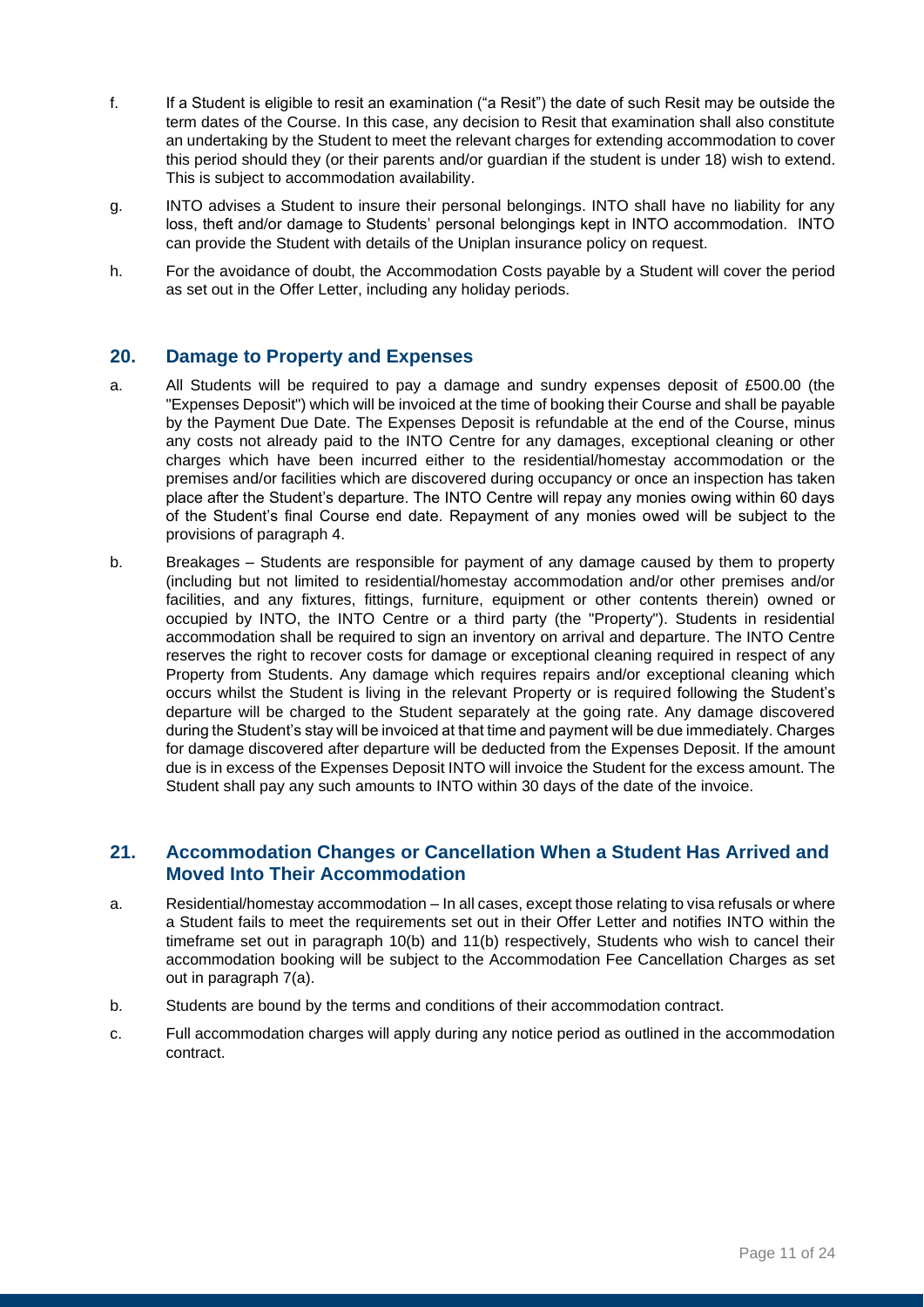- d. No change to the type of accommodation arrangements can be made without the written permission of the Centre Director, or such other person authorised by the Centre Director (the "Authorised Personnel") and permission will only be given in exceptional circumstances. If a Student makes a change to their accommodation arrangements or leaves accommodation provided by INTO without the prior written consent of the Authorised Personnel, the Student shall remain liable for the full accommodation payments due from the time of confirmation up to the date the request to change the accommodation is received by the Centre Director Any notice given under this clause shall be deemed to be received by INTO as per the provisions of paragraph 37.
- e. A Student under the age of 18 may only move to agreed alternative private accommodation where the Student's parent or guardian have certified to INTO that this is the case and that the provision of accommodation by INTO is no longer required. In such cases, the Accommodation Fee Cancellation Charges shall apply as set out in paragraph 7(a).
- f. Residential accommodation may not be available over the two week Christmas period to Students who are under 18 years old. The INTO Centre can assist with alternative arrangements which shall incur an additional charge.

## **22. Airport Pickups**

- a. Airport pickups may be booked by the Student who shall be charged a fee for this service (the "Airport Pick-Up Fee"). The Airport Pick-Up-Fee will be advised to the Student before the Student accepts the offer of the service. The airport pickup will be for the passenger named on the Application Form only or for named Students if Students agree in advance (and notifies INTO in writing) that they wish to share an airport pickup.
- b. Additional family members or chaperones accompanying the named passenger will be charged an additional Airport Pick-Up Fee.
- c. The first 30 minutes of waiting time is included in the Airport Pick-Up Fee. Additional fees shall apply for waiting periods longer than 30 minutes.
- d. Airport Pick-Up Fees will be refunded for 'missed pickups' only. If the Student has a 'missed pickup', which occurs when the Student's departure flight flying to the UK is delayed or when the Student arrives at their UK airport and their transfer has not arrived, the Student must inform INTO, by phoning the INTO emergency telephone number. The INTO emergency phone number will be given to the Student with their airport transfer booking confirmation.
- e. If a Student wishes to cancel their airport pick-up because it is no longer required, the Student must notify INTO as soon as possible, and in any event at least 24 hours prior to their scheduled pick up. If a Student notifies INTO outside of this time, the Student shall remain liable for payment of the airport Pick-Up Fee.
- f. Airport pickups, from the Student's UK arrival airport and to the Student's UK departure airport, are compulsory for Students under 18, unless parents provide INTO with evidence that they have made alternative arrangements for the collection of their child from and to the UK entry and departure airport.

# **23. Travel to the INTO Centre**

INTO expects Students to assist INTO and/or the University (where applicable) with any sustainable travel plan that may be in place.

# **24. Record Keeping Duties Under Tier 4 Immigration Rules**

a. INTO is required to comply with the regulations of UKVI. Students undertake to comply with any requests directed by UKVI, including, but not limited to, providing a copy of their passport, identity card for foreign nationals or United Kingdom immigration status document, Students' UK contact details, class attendance records or any other such request of UKVI.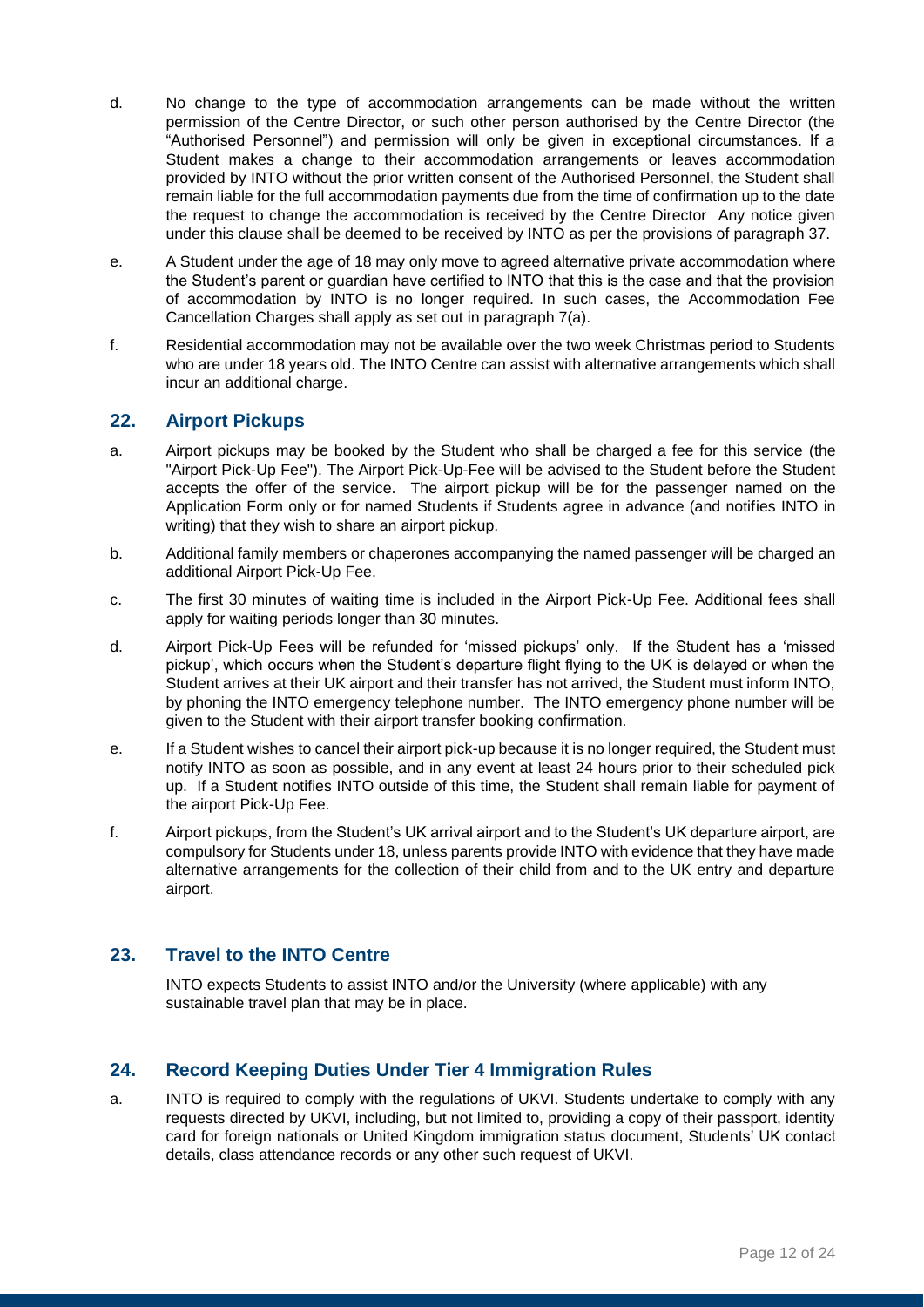- b. Under the current Tier 4 Immigration rules the sponsor licence holder will report to the Home Office in the following circumstances:
	- i. if the Student fails to enrol on the Course within the enrolment period;
	- ii. if the sponsor licence holder stops being the Student's immigration sponsor for any reason, for example, if the Student is withdrawn or moves into an immigration category that does not need an approved education provider;
	- iii. if there are any significant changes in the Student's circumstances, for example, if the length of a course of study becomes shorter; or
	- iv. if INTO has any suspicions that the Student is breaking any conditions attached to their Tier 4 Student visa permission.
- c. Students should pay attention to the specific requirements of their Tier 4 student visa. Where it is noted on their visa that Students should register with the police Students should provide proof of same to the INTO Centre Student Services Team.
- d. Students are responsible for reviewing and ensuring that their visa application complies with all current UKVI requirements.
- e. As advised in paragraph 6, given the Covid-19 pandemic, the UK Home Office may alter or amend the current requirements relating to the issuance of a CAS and/or the implementation of Tier 4 Immigration Rules. INTO will update the Student as to how any changes relating to the issuance of a CAS and/or the Tier Immigration Rules affect the Student's ability to study their Course.

## **25. Medical Treatment and Accident Insurance**

- a. Acceptance by the Student (or by his/her parent or legal guardian if the Student is under 18), of a place to study at the INTO Centre means the Student (or parent/legal guardian if the Student is under 18):
	- i. gives permission for the administration of first aid and appropriate non-prescription medication to the Student if required; and
	- ii. if the Student is under 18, for INTO to recommend the Student seeks medical, dental or optical treatment when required.
- b. All Students must maintain a valid and comprehensive medical and accident insurance policy for the duration of their stay in the UK. If a Student has not elected to take out the Uniplan insurance policy, the Student will be required to provide evidence of an alternative insurance policy, acceptable to INTO, at the time the Student accepts their offer. INTO reserves the right not to offer a Student a place to study on a Course if no such acceptable alternative insurance cover is provided. INTO may also require Students to provide evidence of ongoing insurance cover at any point during or after their enrolment to study at the INTO Centre.

#### **26. Students Who Are Under 18**

- a. INTO strongly recommends that parents appoint a UK based guardian, who must be at least 21 years of age, for Students under 18 years of age. In addition, parents of Students who are under 18 must also follow the provisions of paragraph 19(b).
- b. If parents are making their own arrangements for either guardianship services or a friend or family member in the UK to act as guardian to the Student, then evidence of these guardianship arrangements together with contact details must be supplied to INTO with the Acceptance Form.
- c. Parents of Students under 18 must sign a consent form authorising nominated INTO staff to act (on behalf of the parent) in the case of an emergency. They must also complete a medical information form. The forms will be included with the Offer Letter and must be completed and returned to INTO with the Acceptance Form. Failure to return these forms could result in a CAS not being issued.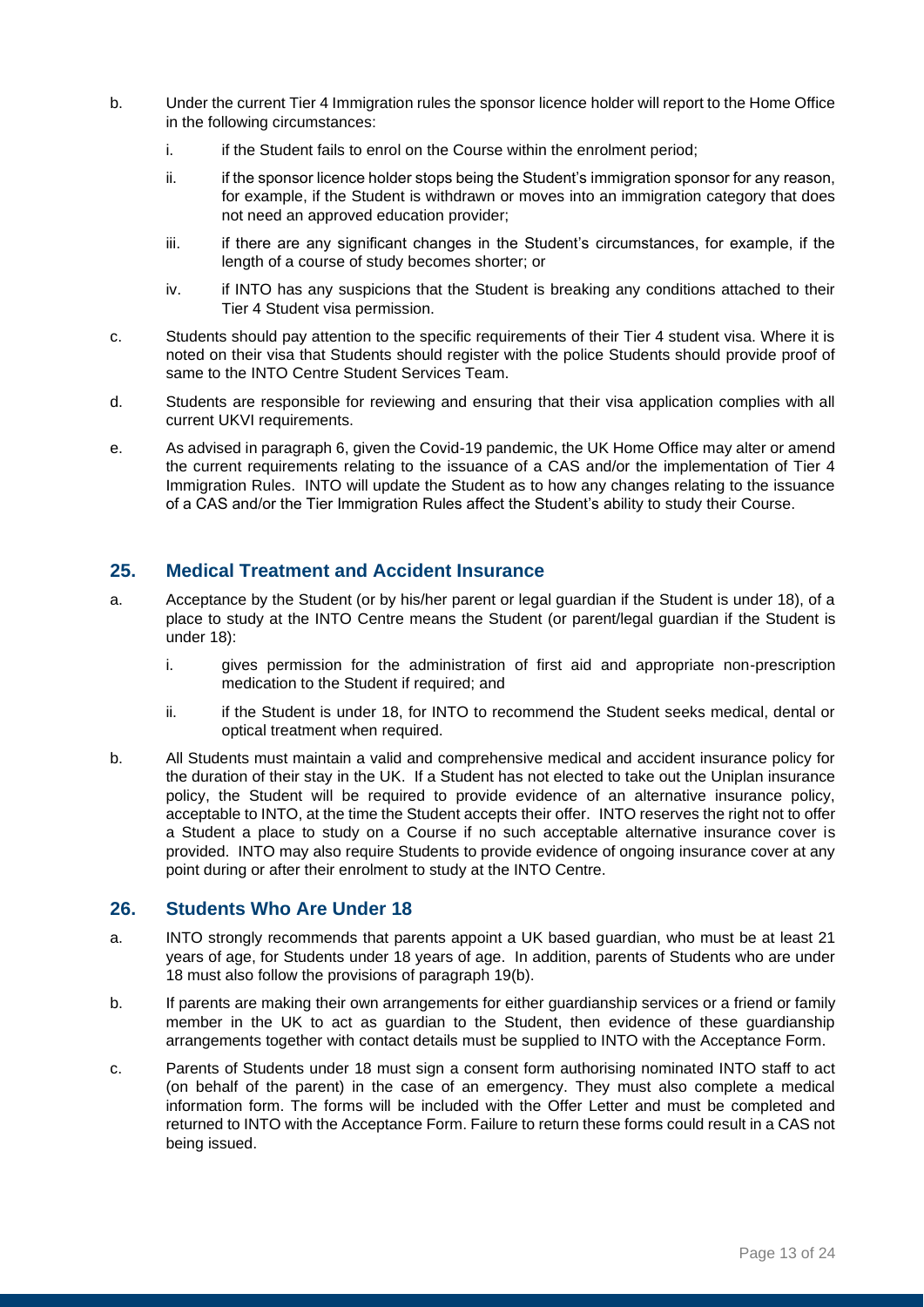d. In the case of Students under 18, any reference in these Terms and Conditions to the liability of Students shall also mean the liability of the parents or guardian of the Student and such liability is joint and several, which means that INTO can recover any losses, overdue fees or any other costs that it is entitled to recover under these Terms and Conditions from the Student or the parents/guardians.

# **27. Use of Student Information by INTO**

The use of your personal information is taken very seriously by INTO. For details about how the INTO Centre uses and processes your personal information please refer to the INTO Centre's Privacy Notice [www.intostudy.com/newcastle-london/privacy.](http://www.intostudy.com/newcastle-london/privacy)

#### **28. Liability**

- a. Subject to the following, INTO (including its staff and/or representatives) shall have no liability to the Student for any loss, damage, costs or expenses arising under or in connection with these Terms and Conditions except where such loss or damage is directly caused by INTO (or its staff or representatives). INTO shall not be liable for any loss or damage which was not foreseeable. Losses are foreseeable if they are an obvious consequence of INTO's breach of these Terms and Conditions.
- b. Where such loss or damage is directly caused by INTO (or its staff or representatives), INTO's liability shall, subject to the following, be limited to 150% of all Fees payable by the Student to INTO.
- c. Notwithstanding any other provision in these Terms and Conditions, nothing shall exclude or restrict INTO's liability for death or personal injury resulting from its negligence or fraudulent misrepresentation or in any other circumstances where liability may not be limited under any applicable law.
- d. INTO shall have no liability for failure or delay to supply the Course and/or any service contemplated by these Terms and Conditions caused by unforeseen factors or circumstances which are outside of INTO's reasonable control. Such factors or circumstances include, but are not limited to, staff illness; severe weather; fire; restrictions imposed by government or public authorities; epidemic; pandemic; strikes or other forms of industrial action or a terrorist attack or the threat of a terrorist attack. In the case of unforeseen circumstances beyond the reasonable control of INTO, INTO will contact the Student to advise a new commencement or recommencement date regarding the Course or alternatively to advise of an alternative course of action with the Student.

#### **29. Disclaimer**

- a. Every effort is made to ensure that content published in any brochure, together with any other material published in any format, is correct at the time of publication. However, from time to time there may be occasions where some of the information has changed since the date of publication. If, in our opinion, we consider that any change has been made which has a material impact on any offer made to a Student to study with us, we will inform the Student of these changes in writing. INTO therefore strongly recommends that immediately prior to making any application to INTO or accepting any offer from INTO, Students should refer to the most up-to-date version of the Course descriptions, specifications and regulations on the INTO Study website www.intostudy.com.
- b. Due to unforeseen circumstances or factors beyond INTO's control, INTO may have to make variations to the contents and methods of delivery of the Courses and services, to discontinue Courses and services, and to combine and merge Courses, if such action is reasonably considered to be necessary by INTO. Such changes may be due, but not limited to, the following circumstances: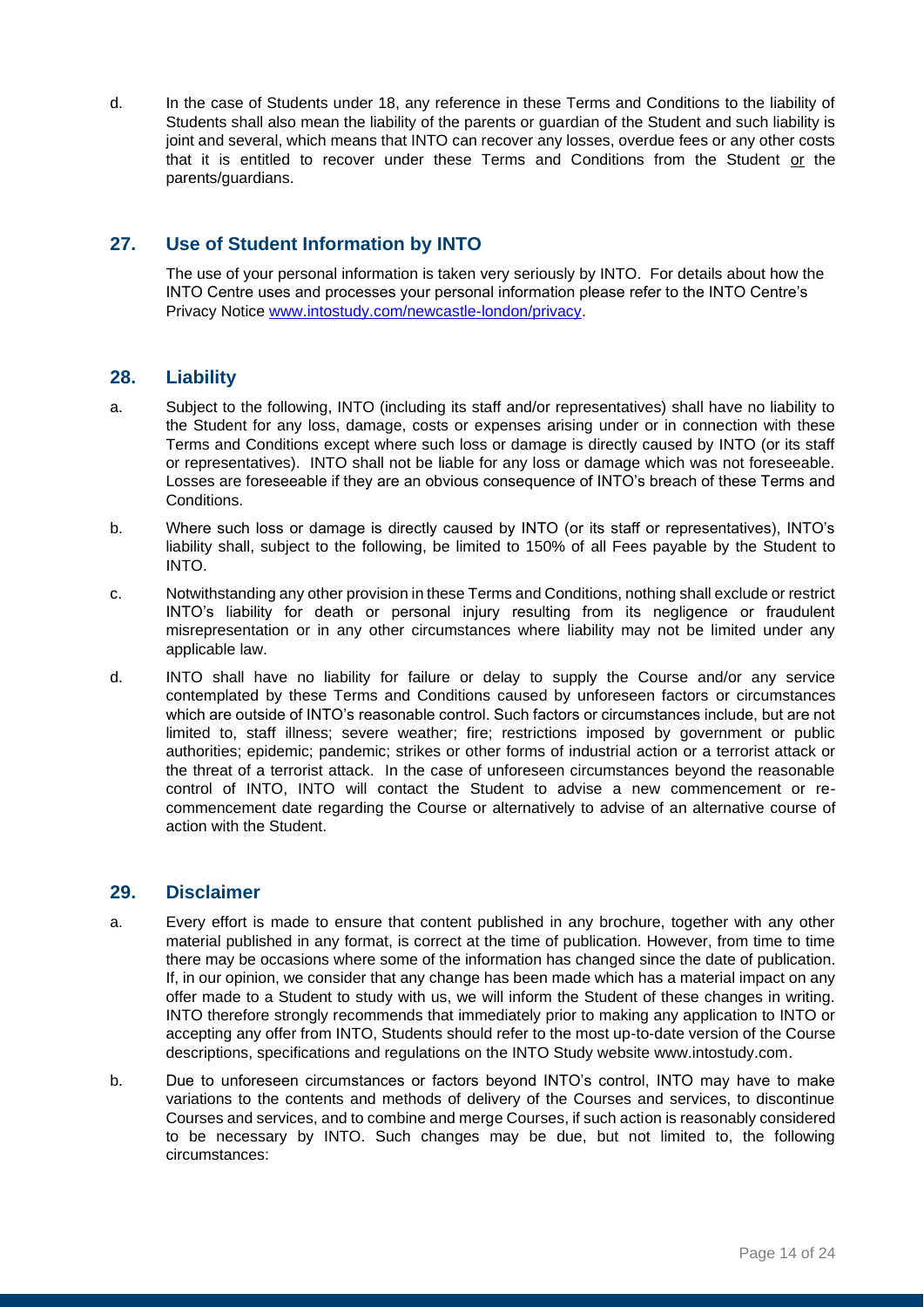- i. improving the content or delivery of a Course;
- ii. responding to Governmental or other regulatory changes or requirements;
- iii. changes to accommodation provision;
- iv. changes required by the University partner; and
- v. the circumstances identified in paragraph 28(d).
- c. Applicants to, and Students of, INTO Courses will be notified as soon as practicable of any material changes likely to have a bearing on a Student's application or on a Student's Course.
- d. INTO, in marketing its Courses, complies with the British Code of Advertising Practice issued by the Advertising Standards Authority.
- e. Students are reminded that applications to universities for undergraduate or postgraduate courses are governed solely by the applicable terms and conditions of the particular university to which they are applying and not by these Terms and Conditions.

## **30. Equal Opportunities**

- a. INTO operates an equal opportunities admissions policy. It aims to ensure that no applicant will receive less favourable treatment on the grounds of age, disability, pregnancy and maternity, sex, gender reassignment, marital status, race, colour, nationality, ethnic origin, sexual orientation, or political or religious belief.
- b. INTO welcomes applications from candidates with disabilities.

#### **31. Entire agreement**

- a. These Terms and Conditions, together with those set out in the Offer Letter, constitutes the entire agreement between INTO and the Student and supersedes and extinguishes all previous agreements, promises, assurances, representations and understandings between them, whether written or oral relating to the provision by INTO of any INTO Course to the Student.
- b. Should the Student wish to rely on terms which are not contained in these Terms and Conditions, the Student should request in writing that those particular terms be added to these Terms and Conditions. Once INTO has received and considered such a request, INTO will confirm in writing whether it accepts the Student's addition to these Terms and Conditions.
- c. Both the Student and INTO agree that they will have no remedy in respect of any statement, representation or assurance that is not set out in this agreement.

#### **32. Changes to These Terms and Conditions**

It may sometimes be necessary for INTO to make changes to these Terms and Conditions, including, but not limited to, responding to the factors identified in paragraph 29(b). In these circumstances INTO will provide the Student with notice of any material changes to the Terms and Conditions as soon as reasonably practicable.

# **33. Transfer of These Terms and Conditions**

INTO may transfer its rights and obligations under these Terms and Conditions to another organisation within the INTO group of companies. In doing so, INTO will ensure that the Student's rights under these Terms and Conditions are not prejudiced.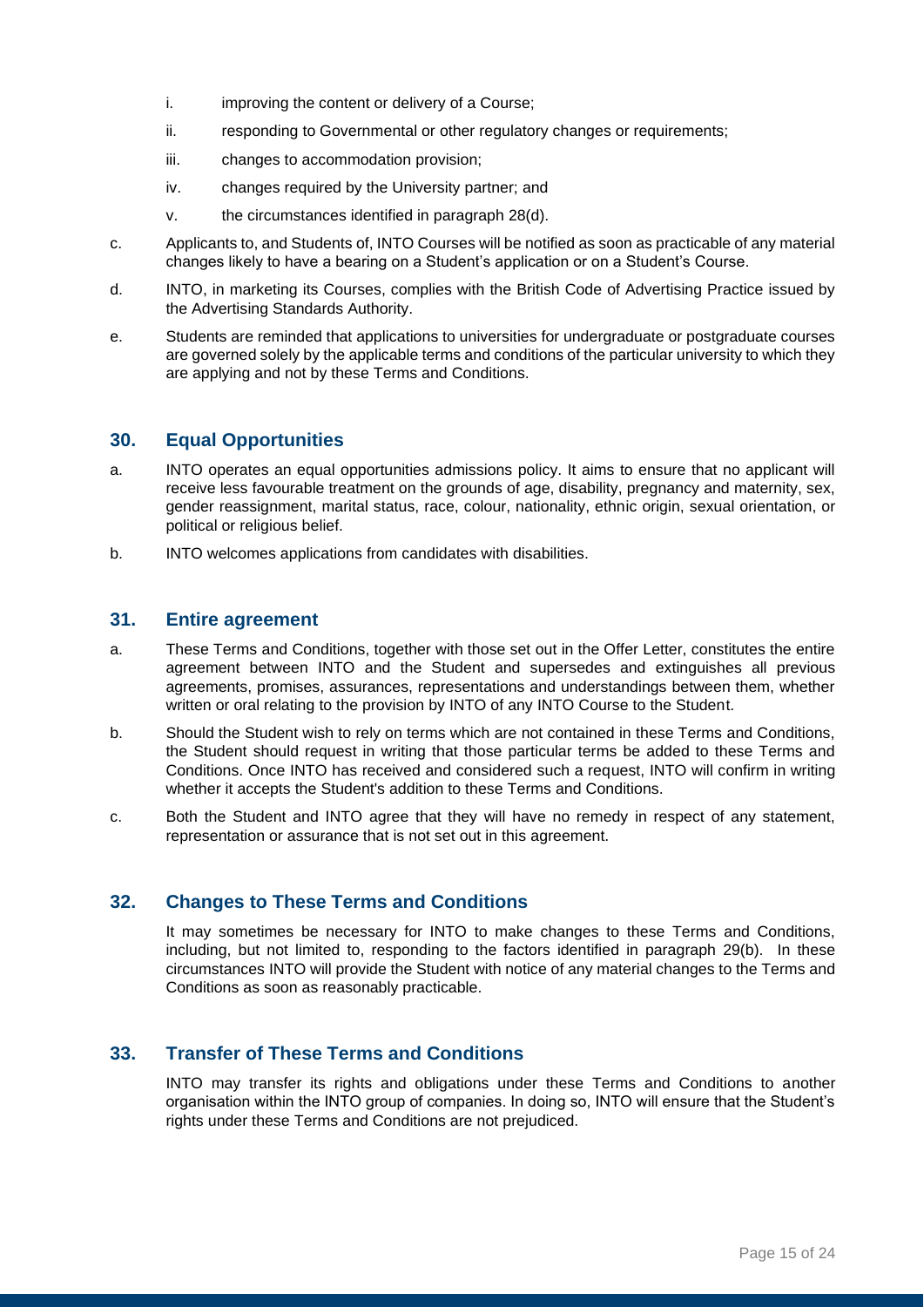#### **34. Severance**

Each of the paragraphs of these Terms and Conditions operates separately. If a court finds that any provision of these Terms and Conditions are illegal, the remaining paragraphs will remain in full force and effect.

#### **35. University Placement and Progression**

- a. Students who pass the INTO Foundation but do not meet the criteria for progression onto further study at Newcastle University London may, at INTO's sole discretion, receive a refund of all Fees paid if, having complied with INTO staff advice with regard to their university application, they have not been offered a place at a UK university on a course appropriate to their qualification.
- b. Students who successfully complete the INTO Foundation, International Year One or Graduate Diploma and who meet the individual entry requirements of Newcastle University London for their chosen degree, including English language level, will be permitted to progress onto their course provided they have received a conditional offer and met the terms of that offer and any other entry requirements.

#### **36. Complaints Handling Policy**

a. If you have a complaint about INTO, our complaints handling policy can be found at [https://www.intostudy.com/en-gb/terms/newcastle-university-london.](https://www.intostudy.com/en-gb/terms/newcastle-university-london) Students are advised to familiarise themselves with the details of the complaints handling policy as there may be separate procedures for the handling of academic and non-academic complaints.

#### **37. Notices**

- a. Any notice (or other communication) given to INTO by the Student in connection with these Terms and Conditions will be deemed to have been received:
	- i. If sent by email, at 9.00 am on the next business day after transmission.

#### **38. Banking Regulations**

- a. INTO abides by the guidance of the Financial Action Task Force (FATF) and our banking service providers in relation to taking actions to help prevent money laundering and terrorist financing.
- b. INTO is bound by international banking restrictions regarding payments to and from certain countries. These restrictions are amended regularly and INTO reserves the right to amend its payment acceptance procedures accordingly to ensure that it is compliant with these restrictions.
- c. INTO reserves the right to refuse to accept applications from prospective students or refuse to accept any payments where INTO reasonably believes that in doing so, it risks being in breach of the provisions set out in the above paragraph.
- d. In line with current global banking restrictions, INTO will not accept applications from students domiciled in the following countries/territories: Cuba, Iran, Syria, North Korea and the Crimean Peninsula (a "Restricted Country").
- e. Payments made from a Restricted Country will be blocked by our global banking partner. In such cases, the payment will be dealt with under the sanctions policy of the bank to which the payment was remitted and, as such, is outside the control of INTO.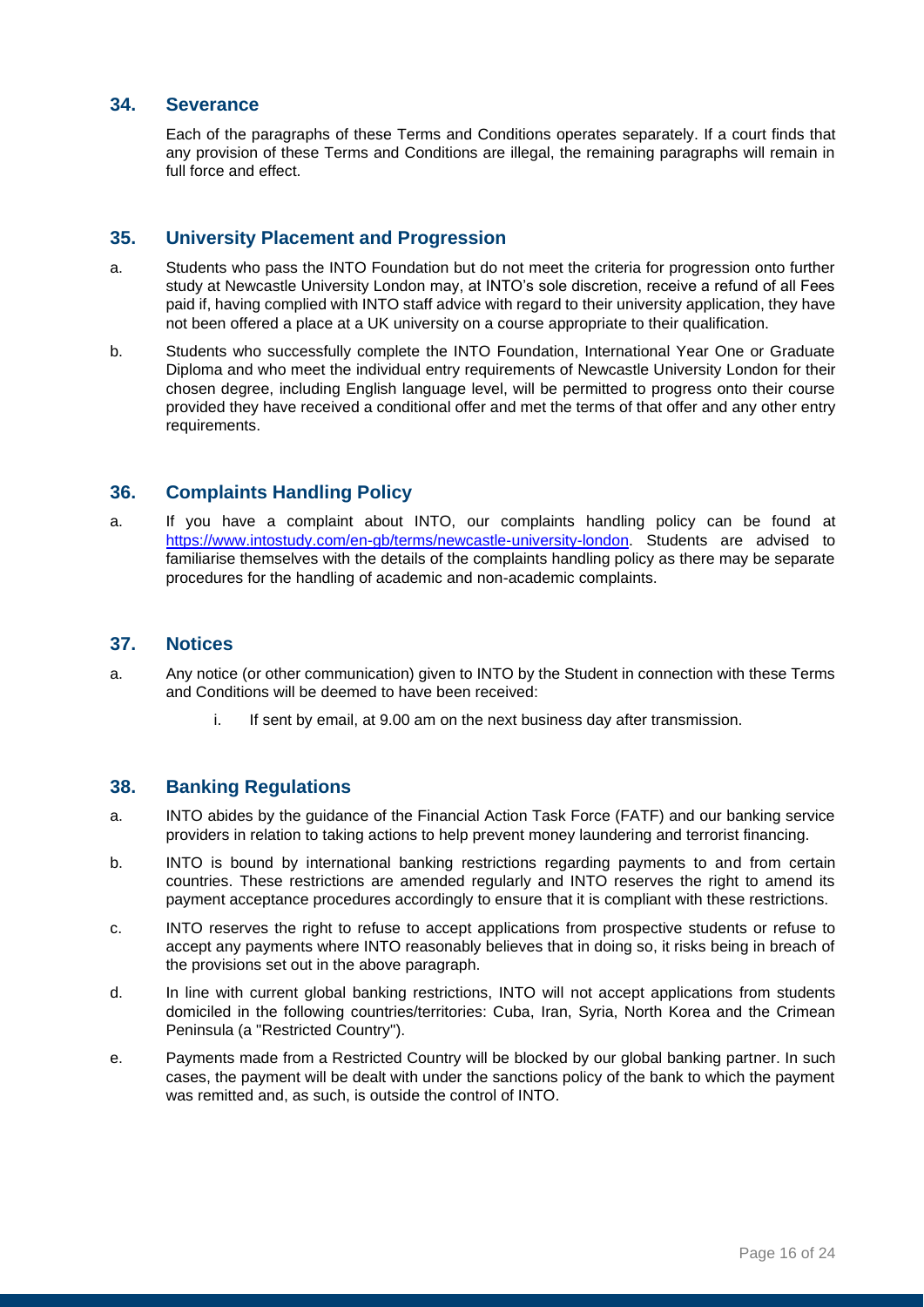#### **39. Third parties**

No third parties may be able to enforce the terms of these Terms and Conditions pursuant to the Contract (Rights of Third Parties) Act 1999.

#### **40. Governing Law and Jurisdiction**

- a. These Terms and Conditions and any dispute or claim (including non-contractual disputes or claims) arising out of or in connection with them shall be governed by and construed in accordance with the laws of England and Wales.
- b. The Courts of England and Wales shall have exclusive jurisdiction to settle and dispute or claim (including non-contractual disputes or claims) arising out of or in connection with these Terms and Conditions.

#### **41. Non-Waiver**

Even if the INTO Centre delays enforcing any provision of these Terms and Conditions, the INTO Centre can still enforce the provision at a later date. If the INTO Centre does not immediately insist that you do anything you are required to do under these Terms and Conditions, or if the INTO Centre delays in taking action against you in respect of you not complying with any of the terms, this will not mean you do not have to comply with the terms or prevent the INTO Centre from taking action against you at a later date. For example, if you do not pay the Fees by the Payment Due Date and your tuition is not suspended, the INTO Centre can still suspend your tuition at a later date.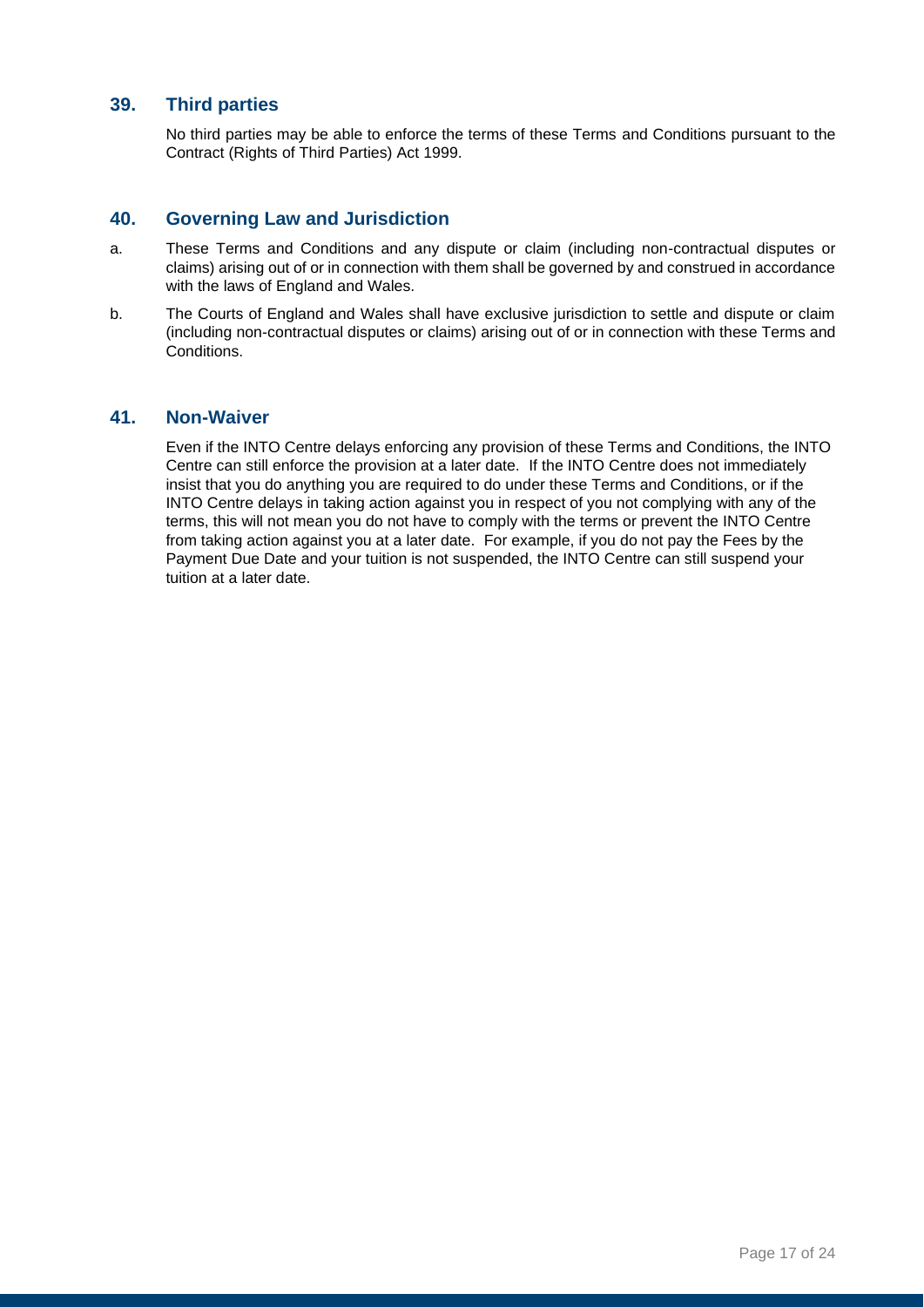# **PART B – SPECIFICALLY APPLIABLE TO ONLINE PROVISION OF ANY PART OF THE COURSE**

If, and to the extent that, any part of your Course is delivered online, then the provisions set out below shall replace the corresponding provisions in Part A of these Terms and Conditions. Any additional provisions that apply in respect of any part of the Course being taught online are also set out in this Part B.

- 3.b i. Course materials and textbooks You will be advised of the Course materials and textbooks that are required for your Course nearer to your Course start date. It is the Student's responsibility to ensure they have a copy of any materials and textbooks required to study the Course before the Course commences. The cost of purchasing any materials and textbook(s) is the responsibility of the Student and is not included in the Fees.
- 3.g In the event the INTO Centre is able to teach face to face and the Student is either not able to travel to the INTO Centre or does not wish to travel to the INTO Centre to study, the Student will be able to continue with their Course online and no Initial Payments, or other Fees, will be refunded. In the event the Student cancels their Course, the Cancellation Charges shall apply.

## **6. Confirmation of Acceptance for Studies ("CAS")**

- a. If the Student is studying the Course, or part of the Course, online outside the UK the Student will not require a visa to study their Course, or that part of their Course, meaning the Student will not be issued with a CAS.
- b. If the Student's Course changes between being taught online to face to face at the INTO Centre in the UK, the Student will require a CAS and the provisions of paragraph 6 of Part A of these Terms and Conditions shall apply, subject to any other provisions as are introduced by the UK Government relating to the issuance of CAS' and visas for Students studying in the UK.

#### **10. Cancellation or Deferral Because of Visa Refusals**

a. For the avoidance of doubt, the Cancellation Charges as set out in paragraph 7 shall apply in the event the Student cancels the Course outside of the Cooling Off Period.

#### **13. Academic Criteria and Attendance**

- a. Students are accepted on to the Course on the strict understanding that progression through, and the successful completion of, the Course are conditional upon satisfactory attendance of live lessons, the completion of online assessments, the submission of online course work and the successful attainment of the specified progression grades for the Course being studied.
- b. Students are accepted on to the Course on the strict understanding they shall attend all live lessons, complete all online assessments and submit all online course works as requested by INTO. The Student accepts if they fail to attend live lessons, participate in online assessments and submit online course work on time without good reason, or without the permission of INTO, they may be deemed to have withdrawn from, or be required to leave, the Course.
- c. During the Course induction all Students will be made aware of the criteria for the successful completion of the Course. The assessment of student performance may take into consideration a variety of coursework formats, online examinations and engagement in each live class.
- d. Students who do not meet the academic, and/or any other attainment, criteria as set out to them for successful completion of their Course shall not be allowed to proceed with their intended study plan as set out in their Offer Letter.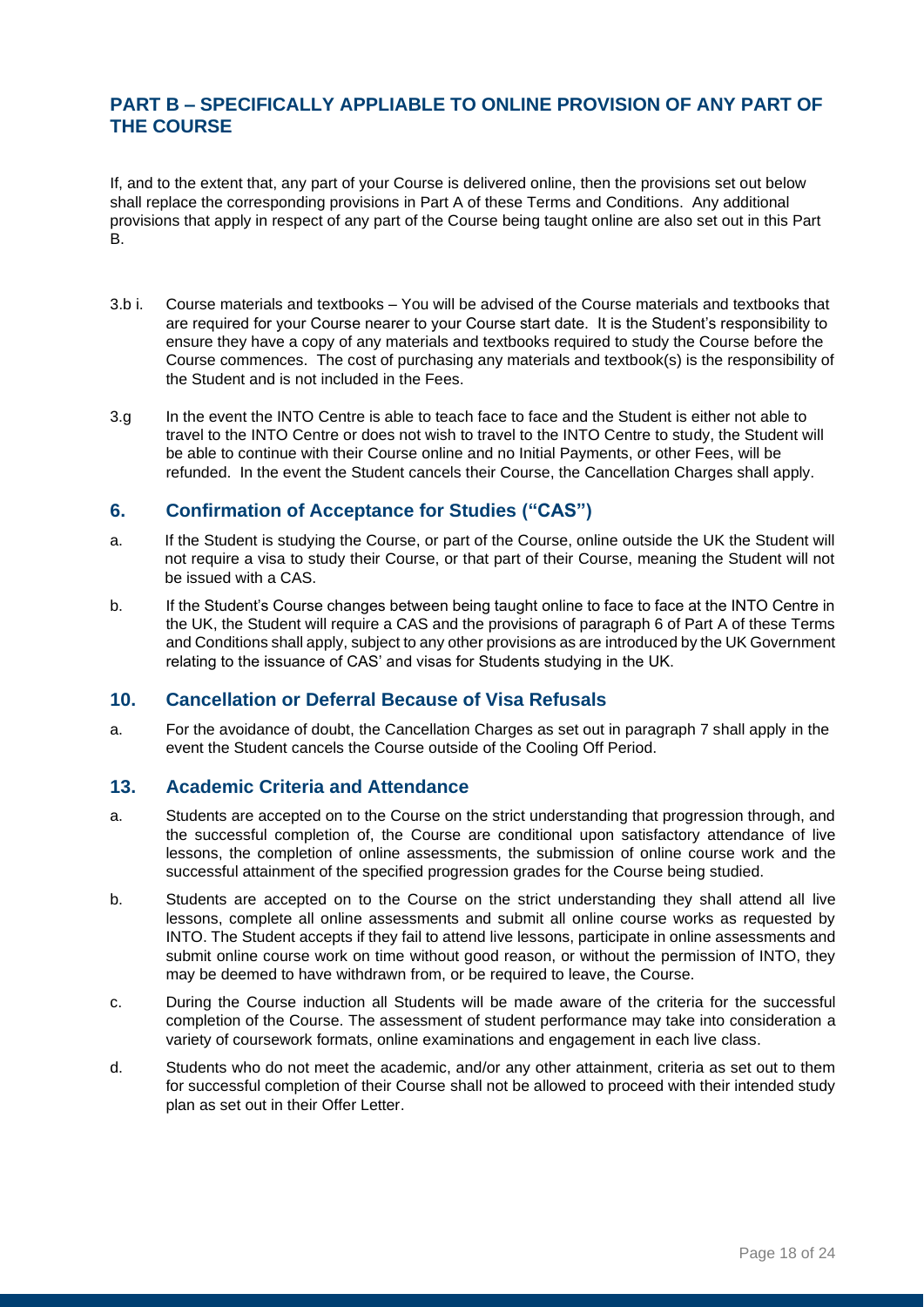e. Students who do not meet the attainment criteria for progression from their Course, or who are identified by INTO as being at a serious risk of not meeting the attainment criteria for progression from their Course to their next intended programme of study as set out in the Student's Offer Letter will be offered advice on alternative study plans which may include further study on an English language course. In some cases, an alternative study plan may involve additional time and expenditure with regard to fees. Any additional fees payable as a result of an amended study plan will be notified to, and payable by, the Student.

#### **15. Behaviour, Welfare and Attendance**

- a. By accepting these Terms and Conditions, the Student consents to INTO requesting and receiving any relevant information from any University, school, service or centre concerning the Student's behaviour, welfare and attendance.
- b. By accepting these Terms and Conditions the Student agrees to adhere to the INTO Centre Code of Conduct in addition to any other terms and conditions stipulated either by INTO, or any third party, involved in providing any aspect of the Course. Serious breaches of INTO and/or any other regulations and/or terms and conditions identified to the Student may result in expulsion of the Student from the Course. If a Student is expelled from the Course, the Cancellation Charges shall apply as set out in paragraph 7.

#### **16. Class Information**

- a. For all Courses, live lessons will normally be held Monday to Friday between the hours of 07:00 and 13:30 ("Normal Class Hours"). However, there may be instances where classes could be held outside of the Normal Class Hours due to unforeseen circumstances.
- b. Lessons will take place in the form of virtual classrooms, pre-recorded lectures and interactive activities such as quizzes, group projects, presentations and writing practice.
- c. Although, examinations will usually be held during Normal Class Hours there may be instances where examinations may be required to take place outside Normal Class Hours. In this event INTO will use reasonable endeavours to provide the Students with reasonable notice so as to minimise the impact of any changes.

# **27. Use of Student Information by INTO**

- a. The use of your personal information is taken very seriously by INTO. For details about how the INTO Centre uses and processes your personal information please refer to the INTO Centre's Privacy Notice [www.intostudy.com/privacy.](http://www.intostudy.com/privacy)
- b. For the avoidance of doubt, by accepting these Terms and Conditions you agree that your personal information may be collected, stored, used and shared by us and our partners, course and content providers, or third parties we work with for the following purposes:
	- i. to provide, maintain, protect and improve the quality of the VLE and the Course, including by conducting market research and to protect both you and us;
	- ii. to provide you with a personalised browsing experience when accessing and participating in the VLE;
	- iii. to fulfil any contractual agreements between us;
	- iv. to manage your access to the VLE and your participation in the Course;
	- v. to send you Course specific email notifications and updates;
	- vi. for accreditation of your participation in the Course;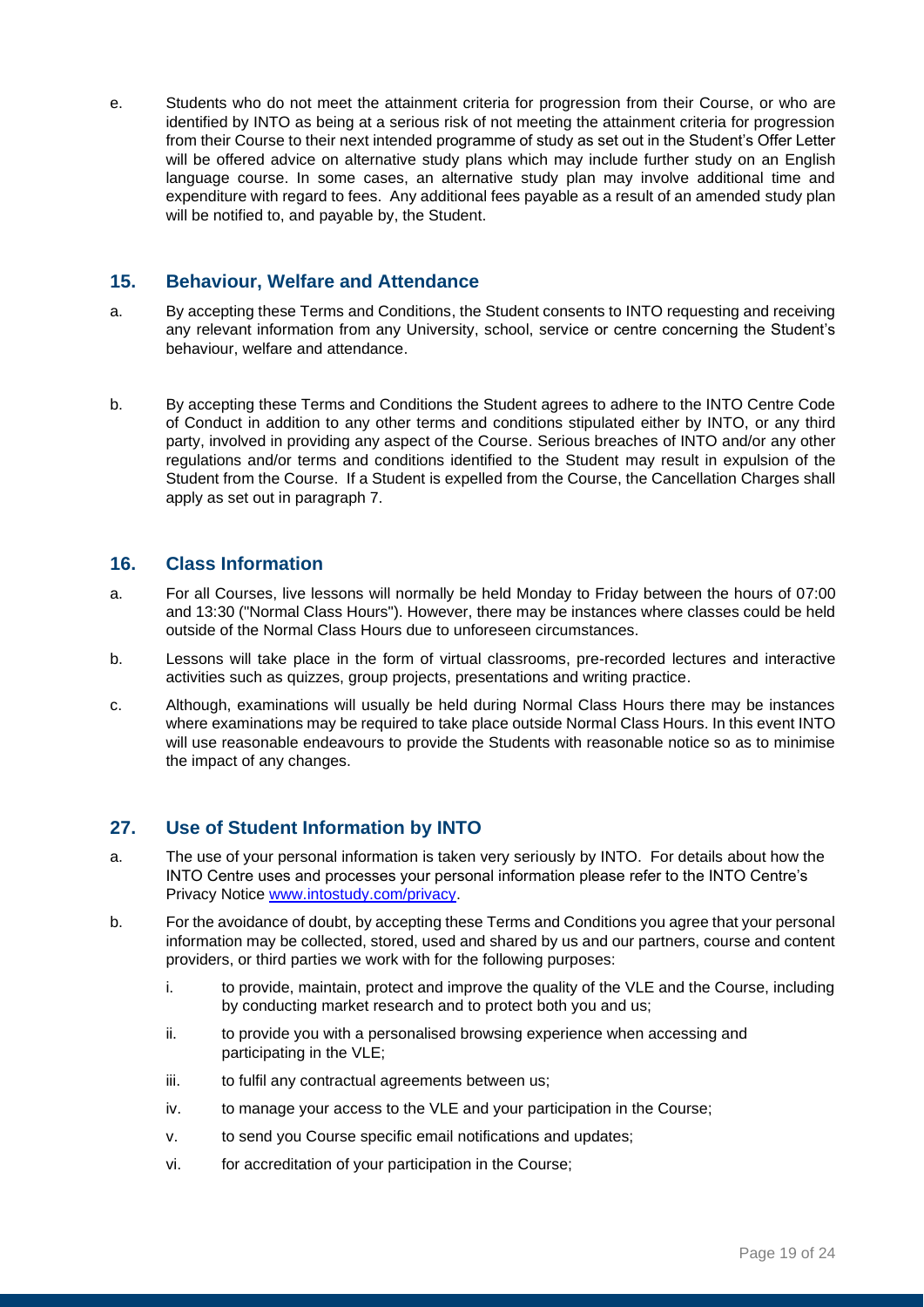- vii. recording the Course, including your participation in it; and
- viii any other reason INTO considers is reasonably required in respect of your participation, your teaching and your accreditation of your Course.

#### **28. Liability**

- a. Subject to the following, INTO (including its staff and/or representatives) shall have no liability to the Student for any loss, damage, costs or expenses arising under or in connection with these Terms and Conditions except where such loss or damage is directly caused by INTO (or its staff or representatives). INTO shall not be liable for any loss or damage which was not foreseeable. Losses are foreseeable if they are an obvious consequence of INTO's breach of these Terms and Conditions.
- b. Where such loss or damage is directly caused by INTO (or its staff or representatives), INTO's liability shall, subject to the following, be limited to 150% of all Fees payable by the Student to INTO.
- c. Notwithstanding any other provision in these Terms and Conditions, nothing shall exclude or restrict INTO's liability for death or personal injury resulting from its negligence or fraudulent misrepresentation or in any other circumstances where liability may not be limited under any applicable law.
- d. INTO shall have no liability for failure or delay to supply the Course and/or any service contemplated by these Terms and Conditions caused by unforeseen factors or circumstances which are outside of INTO's reasonable control. Such factors or circumstances include, but are not limited to, staff illness; internet or server disruption; severe weather; fire; restrictions imposed by government or public authorities; epidemic; pandemic; strikes or other forms of industrial action or a terrorist attack or the threat of a terrorist attack. In the case of unforeseen circumstances beyond the reasonable control of INTO, INTO will contact the Student to advise a new commencement or re-commencement date regarding the Course or alternatively to advise an alternative course of action with the Student.

#### **29. Disclaimer**

- a. Every effort is made to ensure that content published in any brochure, together with any other material published in any format, is correct at the time of publication. However, from time to time there may be occasions where some of the information has changed since the date of publication. If, in our opinion, we consider that any change has been made which has a material impact on any offer made to a Student to study with us, we will inform the Student of these changes in writing. INTO therefore strongly recommends that immediately prior to making any application to INTO or accepting any offer from INTO, Students should refer to the most up-to-date version of the Course descriptions, specifications and regulations on the INTO Study website www.intostudy.com.
- b. Due to unforeseen circumstances or factors beyond INTO's control, INTO may have to make variations to the contents and methods of delivery of the Courses and services, to discontinue Courses and services, and to combine and merge Courses, if such action is reasonably considered to be necessary by INTO. Such changes may be due, but not limited to, the following circumstances:
	- i. improving the content or delivery of a Course;
	- ii. responding to Governmental or other regulatory changes or requirements;
	- iii. technical issues;
	- iii. changes required by the University partner; and
	- iv. the circumstances identified in paragraph 23(d).
- c. Applicants to, and Students of, INTO Courses will be notified as soon as practicable of any material changes likely to have a bearing on a Student's application or on a Student's Course.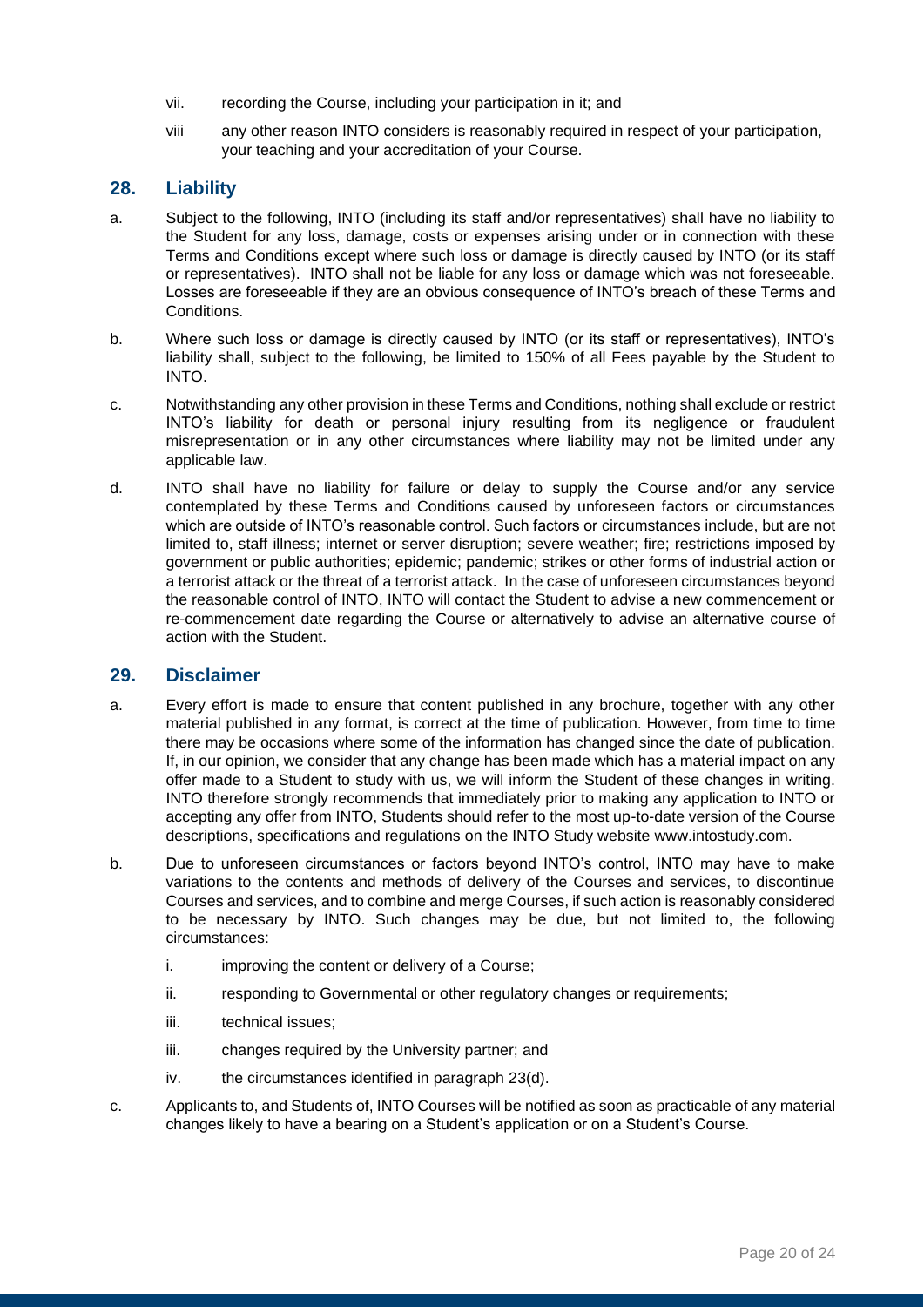- d. INTO, in marketing its courses, aims to comply with the British Code of Advertising Practice issued by the Advertising Standards Authority.
- e. Students are reminded that applications to universities for undergraduate or postgraduate courses are governed solely by the applicable terms and conditions of the particular university to which they are applying and not by these Terms and Conditions.
- f. INTO does not guarantee that the VLE, or any content on the VLE, will always be available or be uninterrupted. INTO may suspend or withdraw or restrict the availability of all or any part of the VLE for business and operational reasons. INTO will try to give you reasonable notice in the event of any suspension or withdrawal of the VLE of which INTO is aware.
- g. Students acknowledge that INTO accepts no liability (howsoever arising whether under contract, tort, in negligence or otherwise) to the extent there are errors or defect with the VLE, and INTO does not guarantee that the VLE shall be compatible with any other software or service or with any hardware or equipment except to the extent expressly referred to as compatible in paragraph 19.

#### **B1. Delays to Course start date**

- a. All Students are expected to start their Course on the scheduled Course start date, as specified in the Student's Offer Letter.
- b. No discount or refund of Fees will be given to Students who commence their Course after the Course commencement date other than as set out in paragraph 7.

#### **B2. Virtual Learning Environment**

- a. If any part of the Course is delivered online, it shall be delivered to Students entirely on a VLE.
- b. INTO shall provide the Student with information on how to access the VLE nearer to the Student's Course start date.
- c. When registering to access the VLE for the first time, Students will be required to accept the VLE's terms of use.
- d. Students may only use the content on the VLE for their own personal learning and are not allowed to adapt it or use it for any purpose other than the Student's learning of the Course nor is the Student allowed to distribute any of it to anybody else or use it for any other purpose.

#### **B3. Technology and System Requirements**

- a. If part of the Course is conducted online you will be required to provide and have access to the following IT equipment and facilities in order to access the VLE and to participate on the Course:
	- i) a personal computer;
	- ii) an internet connection with sufficient bandwidth to allow video streaming;

iii) a scanner, or other device capable of scanning images such as a mobile phone, for the purposes of scanning in written course works; and

iii) a microphone and webcam.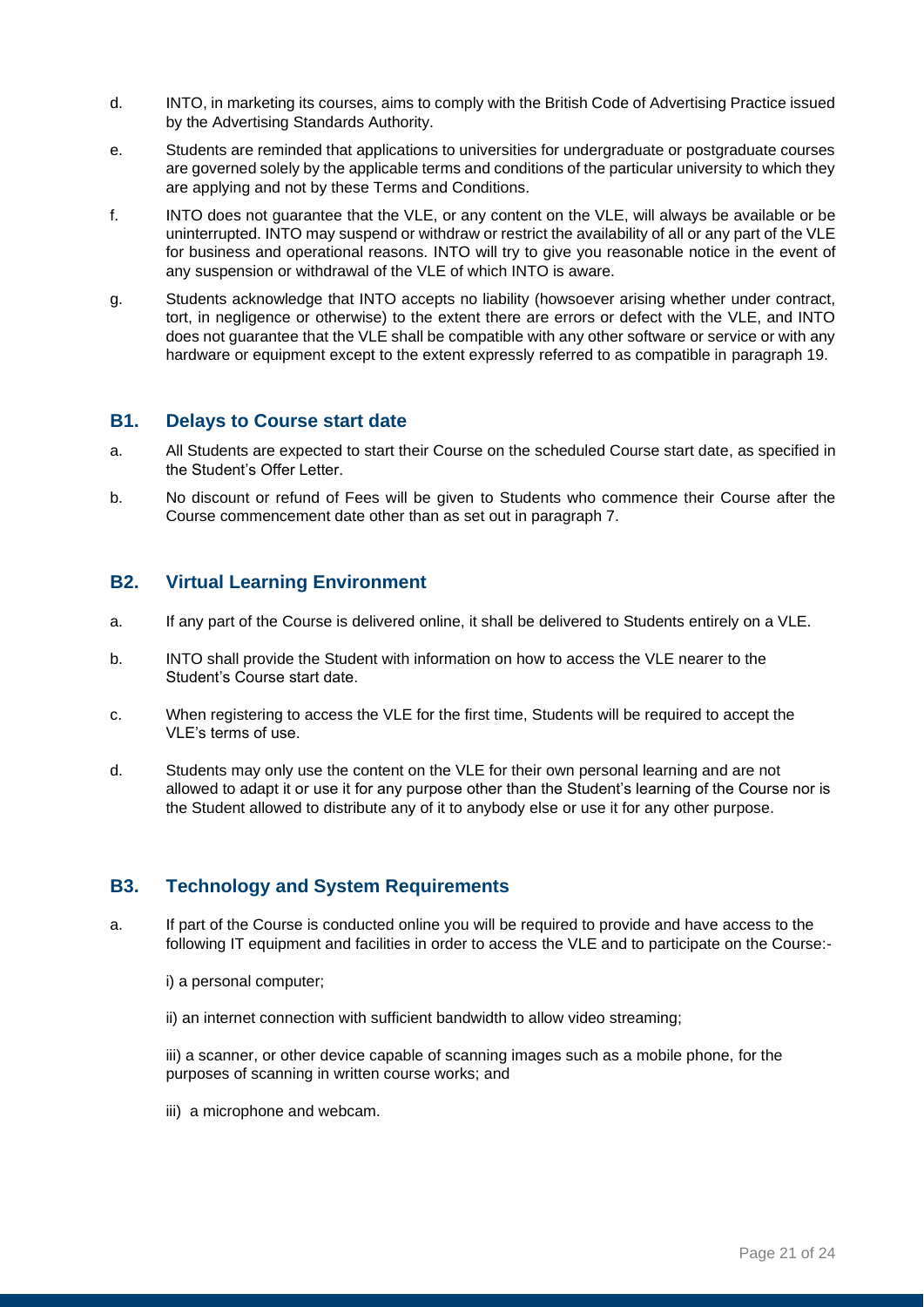- b. For the best user experience it is important to use a modern web browser to access the VLE and Course material. Specific information on supported browsers will be supplied along with the VLE access instructions nearer to the Student's Course start date.
- c. The costs of IT equipment and internet access are not included in the Fees and are the Student's sole responsibility.
- d. It is the Student's responsibility to check that the computer, or other mobile device, you plan to use to access your Course is compatible with the specification requirements as set out in these Terms and Conditions and that you have all the materials, including any software, that is identified to you as being required for your Course.

#### **B4. Intellectual Property Rights**

- a. At all times INTO shall remain the owner or the licensee of all intellectual property rights in the Course and Course materials. Students agree that they have no rights in or to the Course and Course materials other than the right to use them in accordance with the terms of the licence in paragraph 20(b) below.
- b. INTO grants the Student a revocable, worldwide, non-exclusive, non-transferable licence to use:
	- i. the Course materials for the sole purpose of studying the Course; and
	- ii. the VLE as an individual only at the Student's location solely to access the Course and Course materials.
- c. Students must abide by all copyright notices or restrictions contained on the VLE and Course materials, and must not delete any attributions, legal or proprietary notices on the VLE or Course materials.
- d. Except as set out in these Terms and Conditions, Students shall not:
	- i. copy, modify, adapt, correct errors, or create derivative works from the Course materials;
	- ii. decode, reverse engineer, disassemble, decompile or otherwise translate or convert the Course materials;
	- iii. attempt to circumvent or interfere with any security features of the Course or the VLE;
	- iv. remove or modify any copyright or similar notices, or any of INTO's branding, that appear on the Course materials or the Course;
	- v. attempt to circumvent, disable or otherwise interfere with any security related features of the VLE or any features that (i) prevent or restrict use or copying of content or (ii) enforce any limitations on you;
	- vi. knowingly transmit any data or send or submit any content that contains viruses, Trojan horses, worms, time-bombs, key-stroke loggers, spyware, adware or any other harmful programs or similar computer code designed to adversely affect the operation of the VLE or any computer software or hardware;
	- vi use the VLE in any manner intended to damage, disable, overburden or impair any INTO server or the network(s) connected to any INTO server, or infringe any requirements, procedures, policies or regulations of any servers or networks connected to the VLE;
	- vii use any high volume, automated, or electronic means to access the VLE (including without limitation robots, spiders or scripts);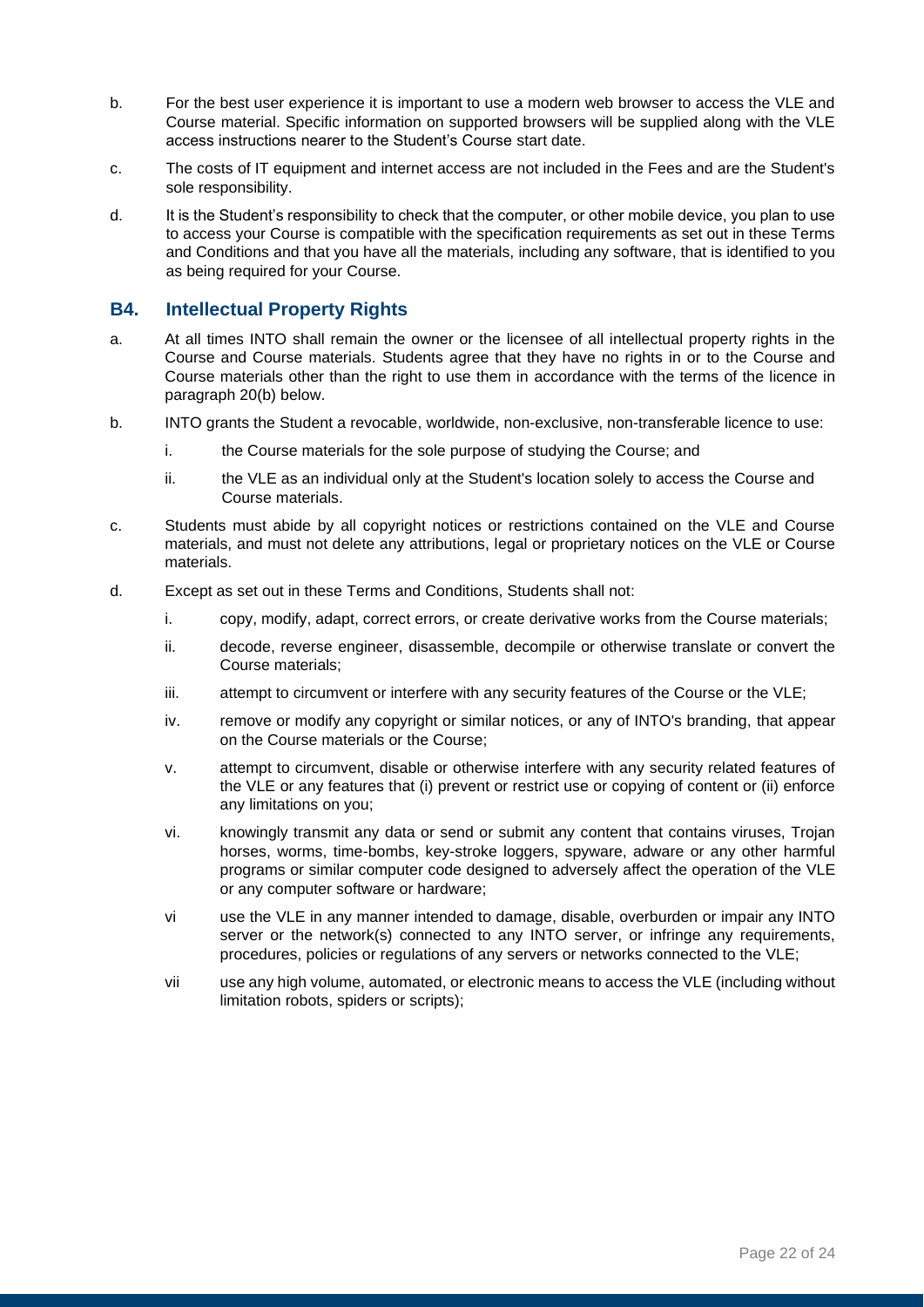- viii. access or attempt to access any other Student's account or falsely state, impersonate or otherwise misrepresent the Student's identity including, but not limited to, misrepresenting the Student's affiliation with a person or entity, past or present; or
- ix. post, upload, email, transmit or otherwise distribute chain letters, surveys or studies, calls to action, junk mail, pyramid schemes, incentives (monetary or click-based), spimming or spamming, or bulk communications of any kind, whether for commercial or noncommercial purposes.